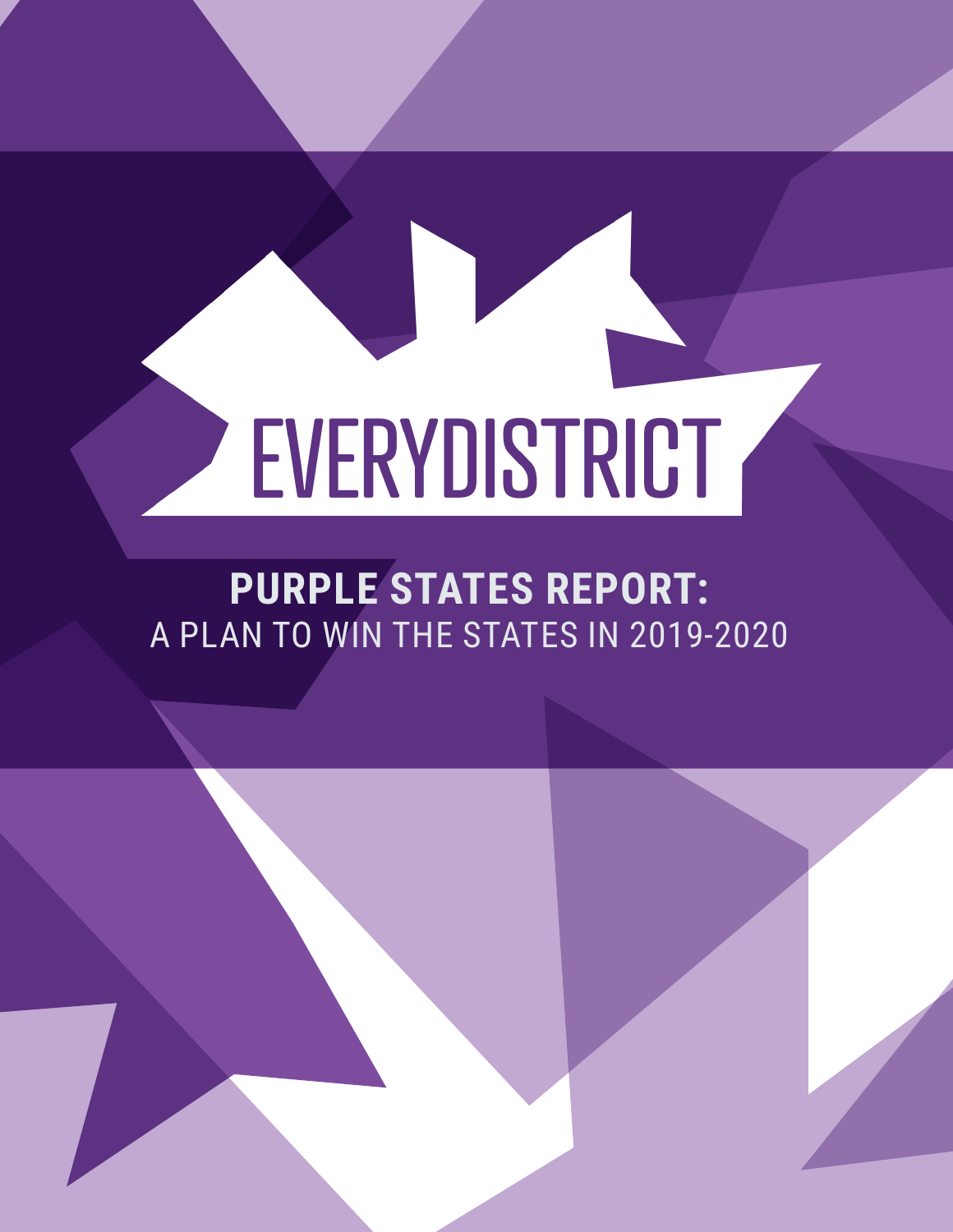

# **I. INTRODUCTION AND EXECUTIVE SUMMARY**

**The future of the Democratic Party's policymaking power depends on winning the states. We live in a fundamentally state-based country. The states determine the winner of the Electoral College, the composition of the Senate, and the district lines of the House of Representatives. They are also where much of the policy in this country is made, particularly as Congress remains dysfunctional.** 

**And the shocking reality for Democrats is that we are far behind in the states, holding only 37 state legislative chambers to Republicans' 61 across the country (see**  Figure 1).<sup>1</sup> If we want to shape the future of **the states, and therefore the nation, we have work to do.**

In 2017, EveryDistrict was founded to rebuild the states from the ground up. Since that time, we have endorsed 75 candidates running to flip GOPheld state legislative districts and raised over \$500,000 to support our endorsed candidates. Our support has helped to flip 37 battleground state legislative districts from red to blue.

Building on our work over the past two years, this report lays out what Democrats need to do to win back the states in 2019 and 2020. Democrats have a once-in-a-decade chance to advance Democratic power and policy over these next two years. If we fail, we cede tremendous power to Republicans throughout the 2020s to remake the country in their radical image. Voting rights, gerrymandering, gun safety, equality, economic opportunity, and access to healthcare—they are all on the ballot in the states in 2019 and 2020.

Despite the emergence of several organizations interested in electing Democrats to state legislatures, Democrats still need to lay out a cohesive national strategy to build electoral power at the state legislative level. There is no good list of target districts and strategic organizing opportunities for activists and donors interested in fundamentally

#### **FIGURE 1. PARTISAN CONTROL OF STATE LEGISLATURES**



*1 Why 98? Nebraska has a unicameral legislature and Alaska's House is subject to a power-sharing agreement between Democrats and Republicans.*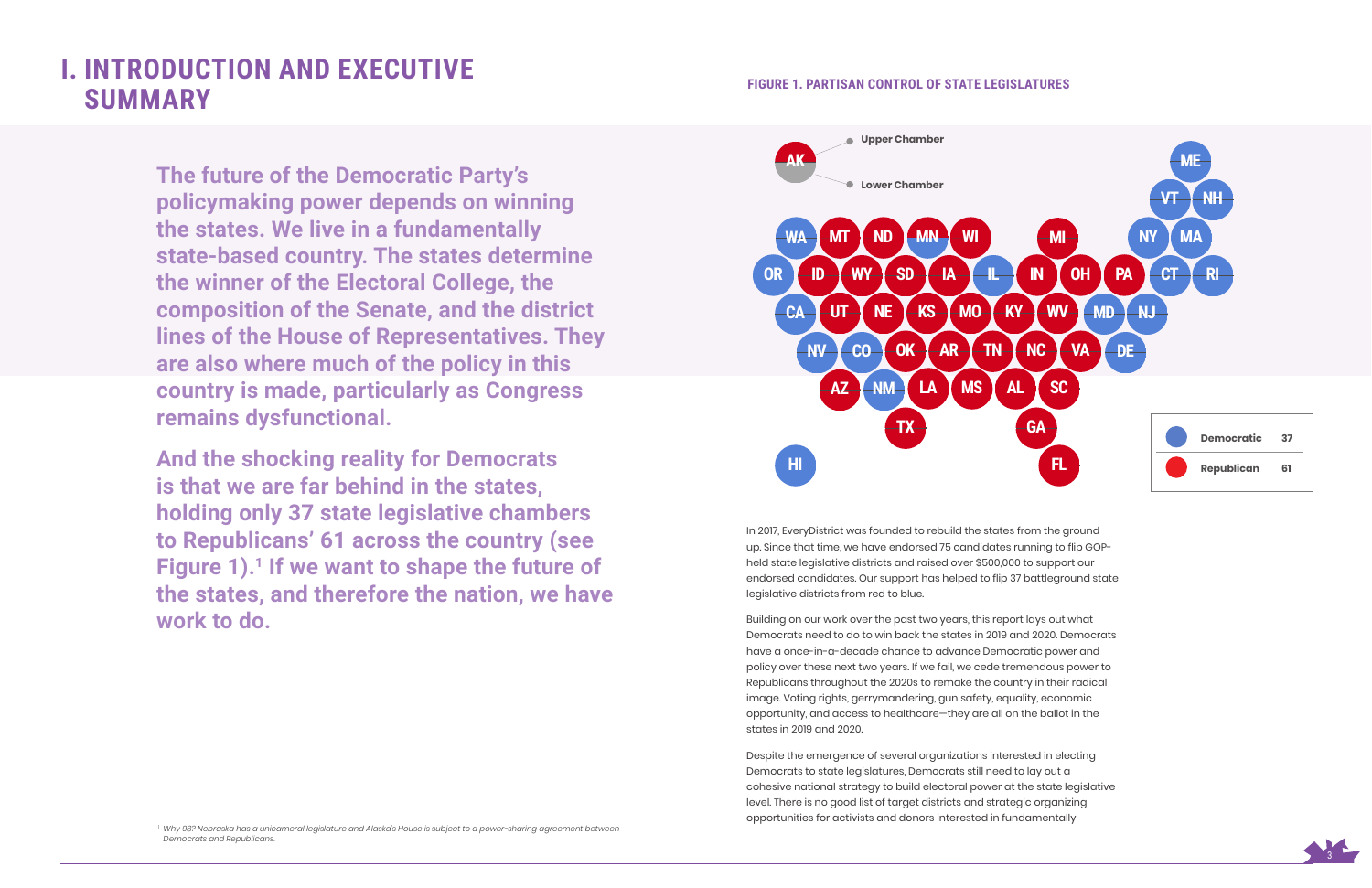

*2 Alex Seitz-Wald, "Democrats' focus on the White House may be crowding out the statehouse – and it might cost them big," NBC News August 4, 2019.*

*4 In this report, we examine both state legislative "seats" and "districts." The source of the discrepancy is the Arizona House of Representatives, where each district has two seats. Three of the four competitive districts have two Republican-held seats.*

reshaping this country. There is no common understanding of the competitiveness and demographic profiles of the key districts. There is still insufficient commitment to resolving the severe structural deficit that Democratic candidates face in running for state legislatures. As NBC News reported recently, Democratic money has not yet made the necessary investments for the future. 2

EveryDistrict is proud to use this, our Purple States Action Plan, to change the conversation and lay out the most competitive districts across the country that will need to be on Democrats' radar in 2019 and 2020. This report builds on our existing first-of-its-kind nationwide interactive map of competitive state legislative districts. <sup>3</sup> It gives donors and activists a clear roadmap with which to act. We focus in on 28 chambers in purple states, the states at the center of the battle for control of this country.

If we work strategically and efficiently to win back the country, we can pick up **11 state legislative chambers** in 2019 and 2020, **defeat a GOP supermajority in 4**, and make substantial gains in **13 more**. This report identifies the approximately **250 critical state legislative seats 4 in all 28 of these chambers** and groups them based on both competitiveness and demographics into distinct categories to help focus donor attention and resources. Among these districts, there are 112 priority seats in the 15 power-shifting chambers that will also be emphasized throughout the report. These priority districts represent the districts that are most winnable in the chambers where victory means a significant shift in political power in 2019 or 2020. • **Lean Democratic** – These districts are held by Republicans but tend to

- vote for Democrats in statewide elections. These represent the most likely pickup opportunities in 2019 and 2020. EveryDistrict has identified **60 seats** (and 44 priority seats) in 2019 and 2020 that fall into this category.
- **Lean Republican** These districts are held by Republicans and tend to slightly lean Republican in statewide elections. These represent the second tier of pickup opportunities in 2019 and 2020. In many states, these districts represent the key to making major gains. EveryDistrict has identified **74 seats** (and 44 priority seats) in 2019 and 2020 that fall into this category.

• **Favor Republican** – These districts are held by Republicans and tend to vote for Republicans more consistently and by larger margins than the "Lean" districts. They still are within the realm of possibility in wave election years like 2006, 2008, or 2018 and are must wins to overcome the worst Republican gerrymanders. EveryDistrict has identified **117 seats** (and 24 priority seats) in 2019 and 2020 that fall into this category.

These districts require distinct strategies based on their partisan composition. However, partisanship is just one half of the equation for understanding the most critical elections in 2019 and 2020. We have also grouped these districts based on shared demographics. We believe that this is the first time that an organization has provided Democratic activists with a comprehensive view of what it will take to win in the states. Responding to these demographic characteristics will allow us to meet and surpass the gains made in 2018.

- **Engaging the Diverse Coalition:** These districts have the demographic mix that corresponds with districts that are winners for Democrats at the federal level. These represent the districts that offer the best opportunities to activate the Democratic majority for state-level wins. Typically, these districts are less than 70% white with large and active voting populations among communities of color. EveryDistrict has identified **44 districts** <sup>5</sup> (and 23 priority districts) in 2019 and 2020 that fall into this category.
- **Growing Further Among College-Educated Suburbanites:** These districts tend to be whiter, higher income, and with more voters with college educations (greater than 45% of likely voters). These districts correspond with those that particularly helped Democrats build a majority in the 2018 congressional elections, with suburbanite women playing a central role. Many of these districts, particularly in states like Georgia, Texas, and Virginia, are rapidly becoming more blue. EveryDistrict has identified **125 districts** (and 61 priority districts) in 2019 and 2020 that fall into this category.
- **Rebuilding Among Non-College Whites:** These districts are mustwins, but have large proportions of non-college whites (greater than 40% of likely voters). These populations have been trending away from Democrats at the federal level. At the same time, winning states like Ohio, Iowa, or even Michigan and Wisconsin depend on doing better among this group. EveryDistrict has identified **137 districts** (and 51 priority districts) in 2019 and 2020 that fall into this category.

*<sup>3</sup> You can visit our map at EveryDistrict.us/Map .*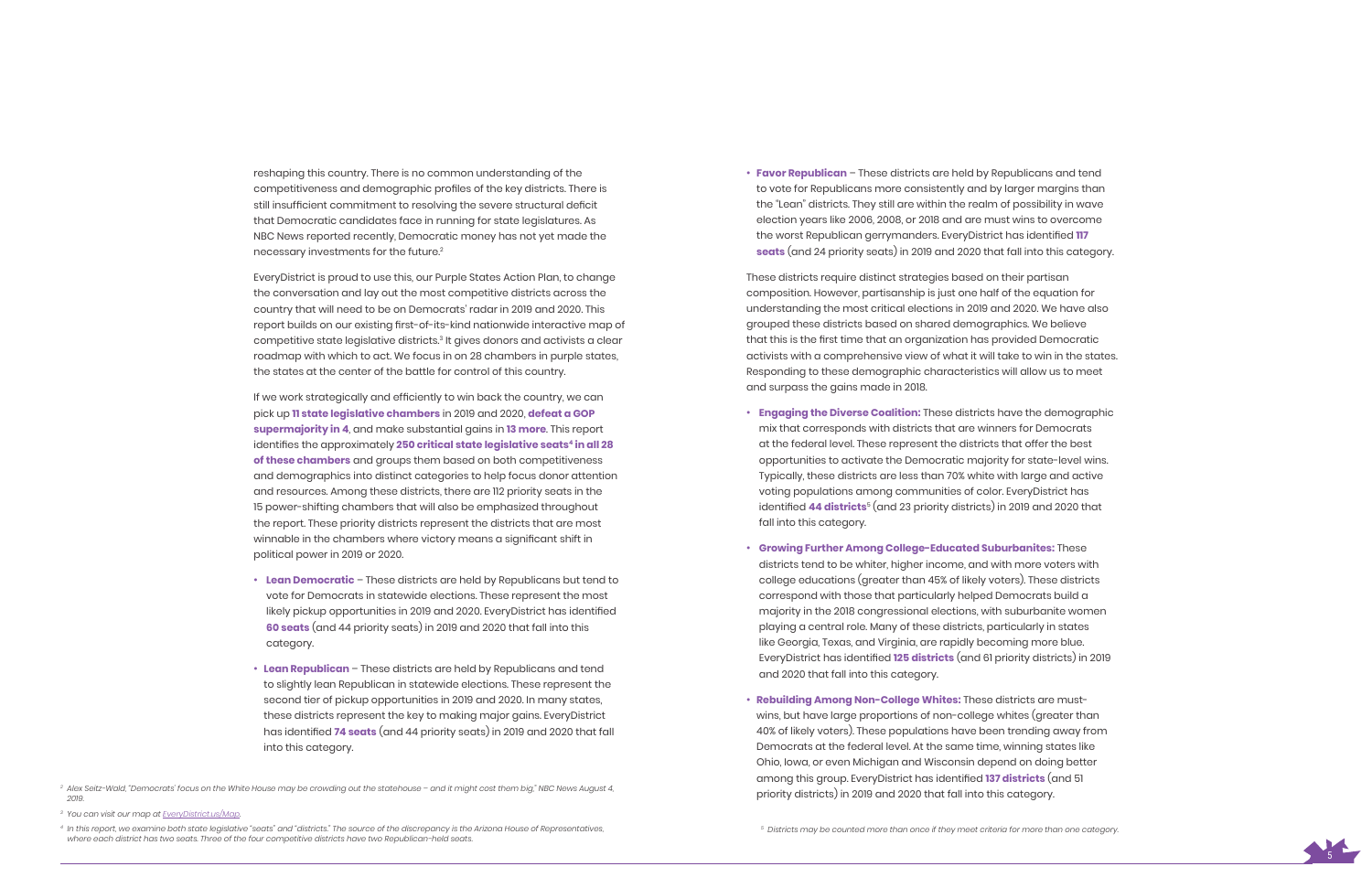

### **STRUCTURE OF THIS REPORT**

This report first outlines the process EveryDistrict uses to identify the most competitive districts across the country, through our innovative Legislative District Index (LDI) score (Section II). The report then turns to what went right in 2018, but also what kept us from picking up more states and seats (Section III). It subsequently outlines what the most competitive districts are in the most crucial 2019 and 2020 states (Section IV) and, vitally, what their demographics tell us about how we can organize and win (Sections V and VI).

We then turn to the tremendous policy benefits of winning in these states (Section VII), and raise caution about the real possibility that Democrats are underprepared to make the necessary investments to win back these districts (Section VIII). Finally, we lay out the work that EveryDistrict will be doing—hopefully with your support—to make real change happen in the states (Section IX).

What is most exciting about what is contained in this report is this: despite GOP efforts to limit democracy in the states through gerrymandering and voter ID laws, Democrats have a huge opportunity to fight back in 2019 and 2020. The 16 states in this report include both states where Democrats are emerging and states where Democrats are rebuilding the blue wall. Our focus in this report is to concentrate resources on the winnable districts in these states.

### **BOTTOM LINE**

What will it take to win? These three fundamental activities need to begin now:

- **Recruiting Candidates with Strong Connections to these Districts:**  Quality candidates are the X-Factor that enable electoral success. In 2017 and 2018, successful state legislative candidates were those who could make a compelling claim to successfully represent a community with which they had real ties.
- **Raising Real Money Early:** It will take \$58 million to run viable campaigns in all 251 districts that are the subject of this report. Getting as much of these resources directly to candidates, not just to independent expenditure programs, has to be a priority. The earlier the candidates have the money they need to win, the more successful that they will be. With all of the distractions of 2020, we cannot let this opportunity slip away. In **Section VI**, we break down the dollars needed state-by-state and district-by-district.
- **Embracing Strategies to Respond to the Districts:** Winning in the states in 2019 and 2020 depends on implementing field and messaging strategies that respond to the districts' demographic profiles. We outline some strategies from the data and our work with candidates in **Section VI**.

EveryDistrict will be working between now and November 2020 to raise the resources to remake the country in 2019 and 2020. E-mail our Executive Director, Nicole Hobbs (nicole@everydistrict.us) to join us. You can also sign up for our mailing list on our website, EveryDistrict.us, and make a donation to our 2020 fund at EveryDistrict.us/Donate.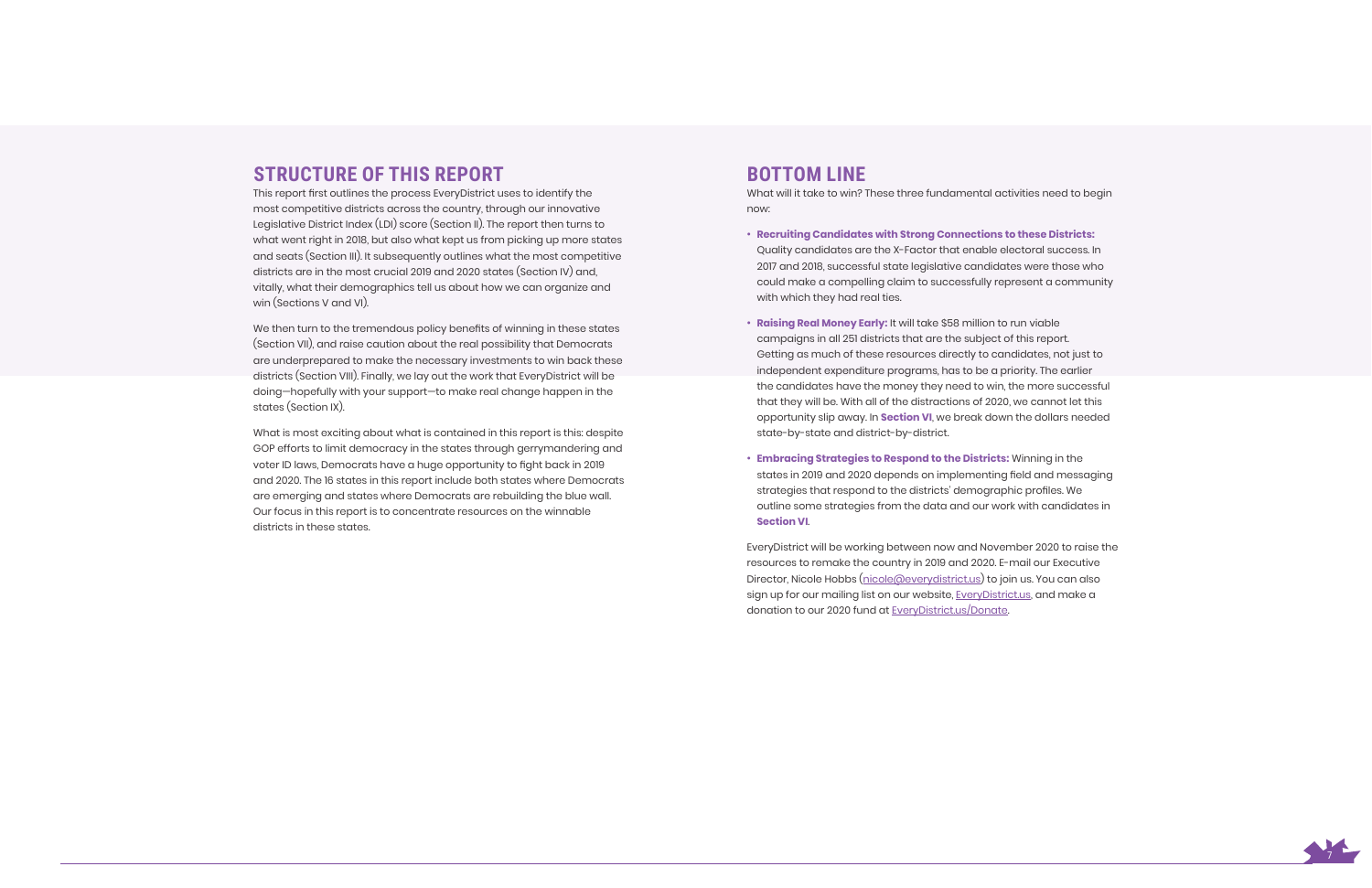

**EveryDistrict has done extensive data analysis to identify the most competitive districts across the country. For every state legislative district across the country, we have developed a Legislative District Index (LDI) score.** 

# **II. UNDERSTANDING THE DISTRICTS: HOW EVERYDISTRICT ANALYZES THE OPPORTUNITY IN 2019-2020**

This LDI calculates the expected vote margin based on a weighted average of statewide election results as they played out in the district. A district with an LDI score of 5, for example, votes for statewide Democratic candidates by five points on average. A district with an LDI score of -5, conversely, votes for statewide Republican candidates by five points on average. In developing the index, we look at presidential, senate, gubernatorial, and other statewide constitutional officer results. After the 2018 election, we revised the LDI scores for all 6,764 districts based on the latest information.<sup>6</sup> As part of this review and revision, we found that in our 16 2020 target states, our LDI was highly correlated with the 2018 results. And now it's even better. You can see the competitiveness of every state legislative district using the interactive maps on our website at EveryDistrict.us/Map. Figure 2 provides a simple explanation of the LDI.

The LDI provides us with the initial assessment to identify the most competitive districts across the country. This Purple States report supplements the LDI with the most detailed public analysis of the demographics of state legislative districts so that activists and donors can better understand where different strategies will be most effective.

With this demographic analysis in hand, we can begin to build a roadmap for building successful campaigns across the country. But real success will depend on effective monitoring of how candidates are performing in the field. Next summer, we'll release our Candidate Viability Index, a public model for evaluating how competitive state legislative candidates are faring, so that donors and activists can direct energy to the candidates most in need of, and ready to deploy, fundraising resources, as campaigns progress.

*6 You can read more about our work to build the best public index for state legislative competitiveness on our website at: EveryDistrict.us/About-Our-Map.*

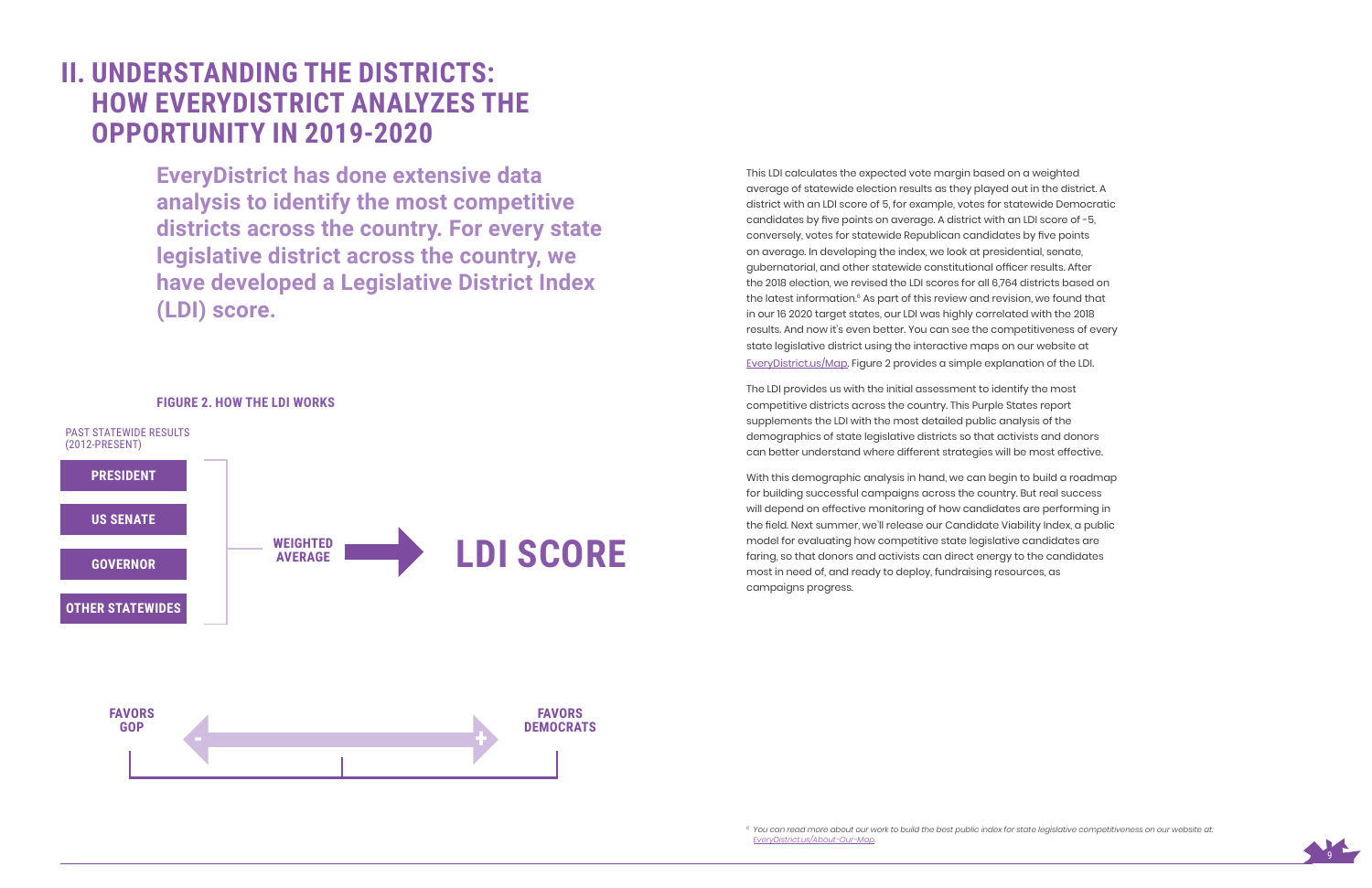

# **III. LIMITS OF THE 2018 BLUE WAVE:**  WHY DIDN'T WE WIN MORE AT THE STATE LEVEL?

Some groups, in their autopsy, blamed gerrymandering and voter suppression. We also found a significant impact of gerrymandering on the 2018 results. After the 2018 election, we surveyed the candidates we endorsed. Nearly 90% of unsuccessful candidates highlighted their district boundaries as a factor in their loss.<sup>7</sup>

<sup>7</sup> See our blog post on the candidate survey for more information: EveryDistrict. "From Progress to Power: How Democrats Regain the States in 2020,

**In 2018, Democrats netted 436 seats and won seven chambers across Colorado, Connecticut, Maine, Minnesota, New Hampshire, and New York.** 

**At the same time, though, Democrats lost 103 seats and missed major opportunities for chamber pickups in Arizona, Florida, Iowa, Michigan, and Pennsylvania. Why was the blue wave more of a ripple at the state level?** 

These explanations do get at very real trends that have to be addressed,<sup>9</sup> but they don't offer a compelling vision for how we could actually win back seats in 2020. Is there more to the story?

Others claimed that the issue was just how big Democrats' hole was. After losing 1,000 seats during the Obama years, how could Democrats be expected to make it all up in one year?8

We think so. Our map in 2018 and 2020 was not made easier by the antidemocratic proclivities of the Republican Party. But we also did not do enough to remake the nation on our own terms. Here is where we fell short:

#### **DEMOCRATS SIMPLY DID NOT RAISE ENOUGH MONEY TO COMPETE IN MANY COMPETITIVE DISTRICTS.**

Campaigns need resources to run successful races—and this is even more essential in the tight purple-to-pink districts where EveryDistrict operates. In 2018, on average, a Democratic or Republican campaign who won their election in an EveryDistrict-targeted race raised \$454,530. Successful Democrats raised an average of \$23,330 less than their Republican opponent. The average EveryDistrict-endorsed candidate who won their election raised \$463,320, just 5% less than their Republican rival. Democratic candidates who were endorsed by EveryDistrict but lost their election raised an average of just \$207,580, and on average raised \$240,180 less than their Republican opponent.

At the state legislative level, this money deficit has big implications for candidate viability. Many Democratic campaigns simply do not have the resources to do the fundamental "blocking and tackling" of campaigns. The impact of financial resources was perhaps starkest in the area of field. EveryDistrict's successful candidates in 2018 identified field as the most important factor in their victory when surveyed. Financial

*Part 2," June 19, 2019. Available at: EveryDistrict.us/blog/from-progress-to-power-how-democrats-regain-the-states-in-2020-part-2.*

*<sup>8</sup> Emily Badger, Quoctrung Bui, and Adam Pearce, "Republicans Dominate State Politics. But Democrats Made a Dent This Year," New York Times November 10, 2018.*

*<sup>9</sup> Our friends at EveryDistrict Action Fund are actively working on improving voting rights in the states. See more at: EveryDistrict.us/Voting-Rights.*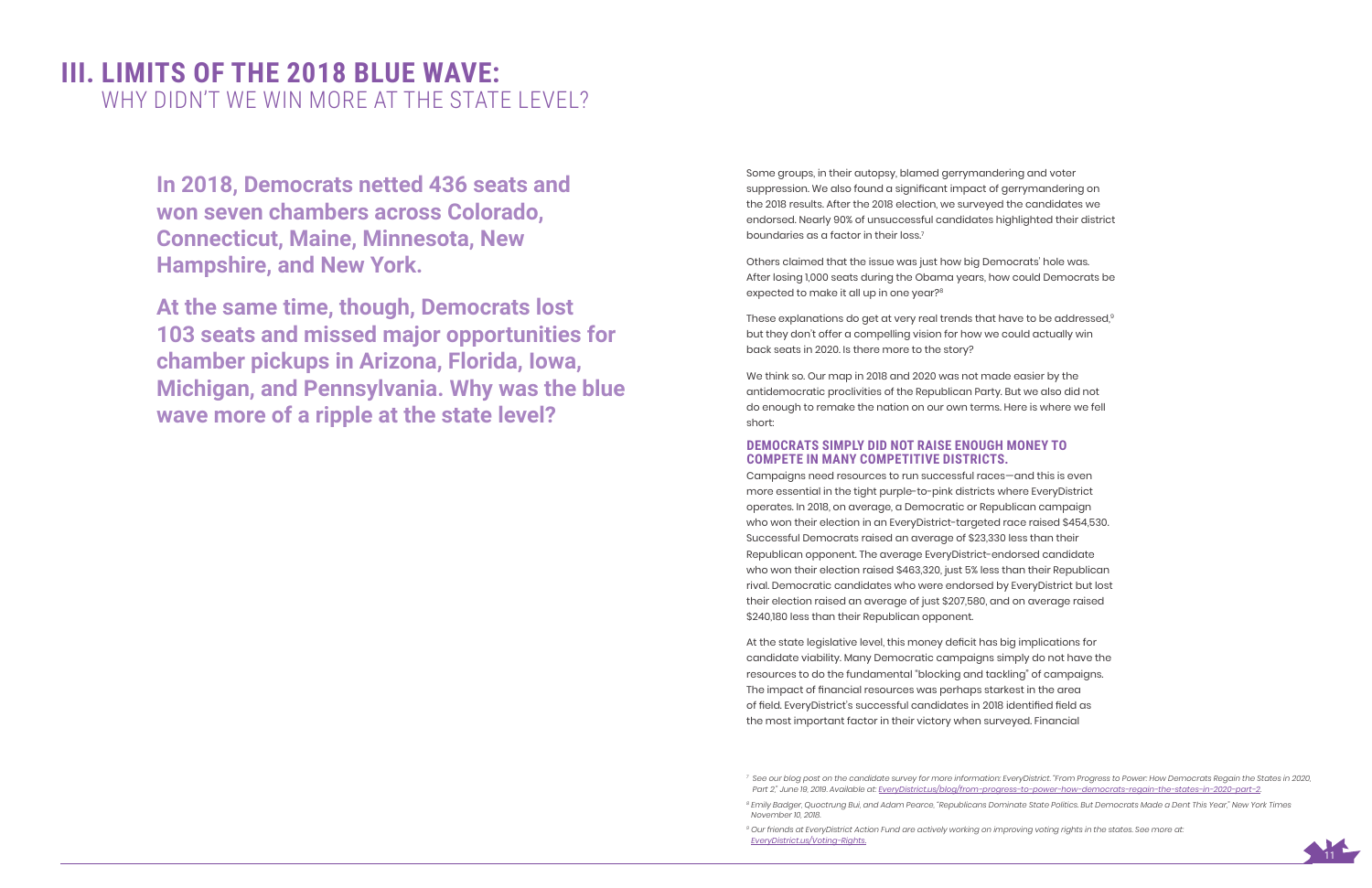

resources provided essential support to help successful campaigns invest in field operations, helping put boots on the ground to meet with, influence, and turn out voters. Candidates, staff, and volunteers at the average successful campaign knocked 32,000 doors, while unsuccessful campaigns knocked on only 24,000 doors (or 33% less). This disparity helps to illustrate the impact that limited campaign resources can have on voter outreach and results on Election Day.

#### **DEMOCRATS PERFORMED BETTER IN A CORE SET OF STATES INSTEAD OF THE PURPLE STATES THAT DEMOCRATS MUST CONTROL IN ORDER TO HAVE CONTROL OVER POLICYMAKING IN THIS COUNTRY.**

In 2018, Democrats won full control of seven chambers: Colorado Senate, Connecticut Senate, Maine Senate, Minnesota House, New Hampshire Senate and House, and New York Senate. The achievements associated with these wins should not be understated. They took substantial resources and strategy from Democrats across the country. Most impressive was the 18-seat pickup in the Minnesota House. But this level of success did not carry forward to purple states at the heart of questions like voter ID, gerrymandering, and broader policy reform. In the pickup states, Democrats held all vulnerable seats and won 47% of competitive GOP-held seats.<sup>10</sup> In the purple states where EveryDistrict worked in 2018,<sup>11</sup> Democrats only held 64% of their vulnerable seats and batted just 29% in competitive GOP-held seats.

#### **DEMOCRATS PERFORMED BETTER IN DISTRICTS THAT LEANED BLUE, COMPARED TO THOSE THAT LEANED RED.**

The average LDI score of the districts of our successful 2018 candidates was +1.2, a slight Democratic lean. The average LDI score of the districts of our unsuccessful candidates was -2.6, a moderate GOP lean. In Democratic pickup states, while Democrats won 58% of Dem-leaning GOP-held seats, they only snagged 45% of the GOP-leaning seats. In the states in which we worked, Democrats only picked up 33% of the GOPleaning seats.

*11 Arizona, Florida, Michigan, Ohio, and Pennsylvania.* 

It is not surprising that Democrats would do better in bluer seats, but it has serious implications for why the blue wave was cut short in 2018 and what could go wrong in 2020. Due to Republican gerrymandering and the relative success of 2018, the seats we'll need to win in 2020 fall squarely in the "purple-to-pink" category. If we perform in such districts as we did in 2018, we will not see a dramatic shift in control of the states. See Section IV for more competitiveness information as we look to 2019 and 2020.

### **THE MANNER BY WHICH MONEY MOVES TO SUPPORT STATE LEGISLATIVE CANDIDATES MATTERS.**

There are essentially three ways that organizations raising money for state legislative candidates can do so. They can give money directly to candidates, they can support the coordinated campaign through the state parties and caucuses, or they can fund independent expenditure programs that push messages outside of the candidates' activities. All play an important role in driving resources to support Democratic victories. Much of the well-publicized dollars in 2017 and 2018 that went to support state legislative candidates happened through independent expenditure and party support. At the same time, as we noted above, too many candidates were left without the necessary resources to compete. In 2020, we will need to change that.

*<sup>10</sup> These figures do not include the New Hampshire House of Representatives due to the large number of districts.*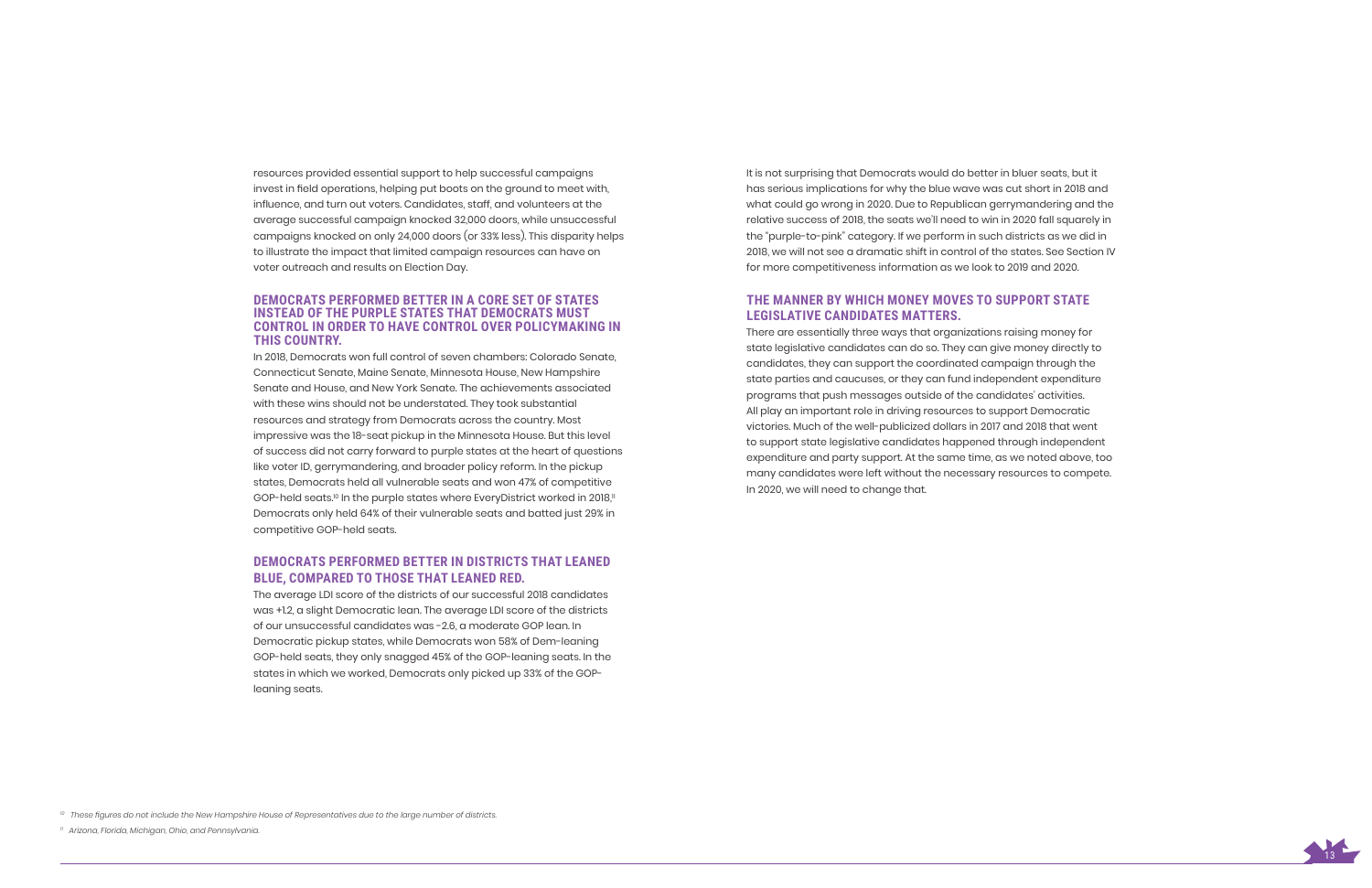

# **IV. THE STATE AGENDA FOR 2019 AND 2020**

Though 2018 was a key year for state elections, 2019 and 2020 will offer substantial opportunities for Democrats to make gains at the state legislative level. The biggest opportunity in 2019 is the possibility to flip the Virginia State Senate and State House and build large Democratic majorities in both chambers. EveryDistrict is also working in Mississippi to bring more state legislative districts into the Democratic column, thereby erasing a GOP supermajority, and to elect a Democratic Governor. 12

In 2019 and 2020, we will have opportunities in 16 states to win **11 chambers**, beat **4 GOP supermajorities**, and make major gains in 13 more chambers, if we work strategically. We can make this change by flipping only 251 of the 7,383 state legislative seats across the country. We can flip chambers and kill supermajorities if we focus in on the 112 most strategic of these districts. These targets are substantially fewer than the number of seats that we won in 2018.

EveryDistrict used our comprehensive data analysis to identify the winnable purple-to-pink seats that are essential for gaining legislative majorities in the states. Based on our LDI, we have identified where competitive districts are and whether Democrats or Republicans are favored. We sort these districts initially into Lean D, Lean R, or Favor R. Lean D districts are those held by Republicans with a positive LDI score. Lean R districts are those held by Republicans with an LDI score between 0 and -5. Favor R districts are those held by Republicans with an LDI score less than -5 where we have identified an opportunity for Democrats to win.

#### **TABLE 1. 2019-2020 DISTRICT COMPOSITION**

|                               | <b>GOP HELD, LEAN D</b> | <b>GOP HELD, LEAN R</b> | <b>GOP HELD, FAVOR R</b> | <b>TOTAL</b> |
|-------------------------------|-------------------------|-------------------------|--------------------------|--------------|
| <b>Total Seats</b>            | 60                      | 74                      | 117                      | 251          |
| <b>Percentage Of Total</b>    | 24%                     | 29%                     | 47%                      |              |
| <b>Priority Seats</b>         | 44                      | 44                      | 24                       | $112^{13}$   |
| <b>Percentage Of Priority</b> | 39%                     | 39%                     | 22%                      |              |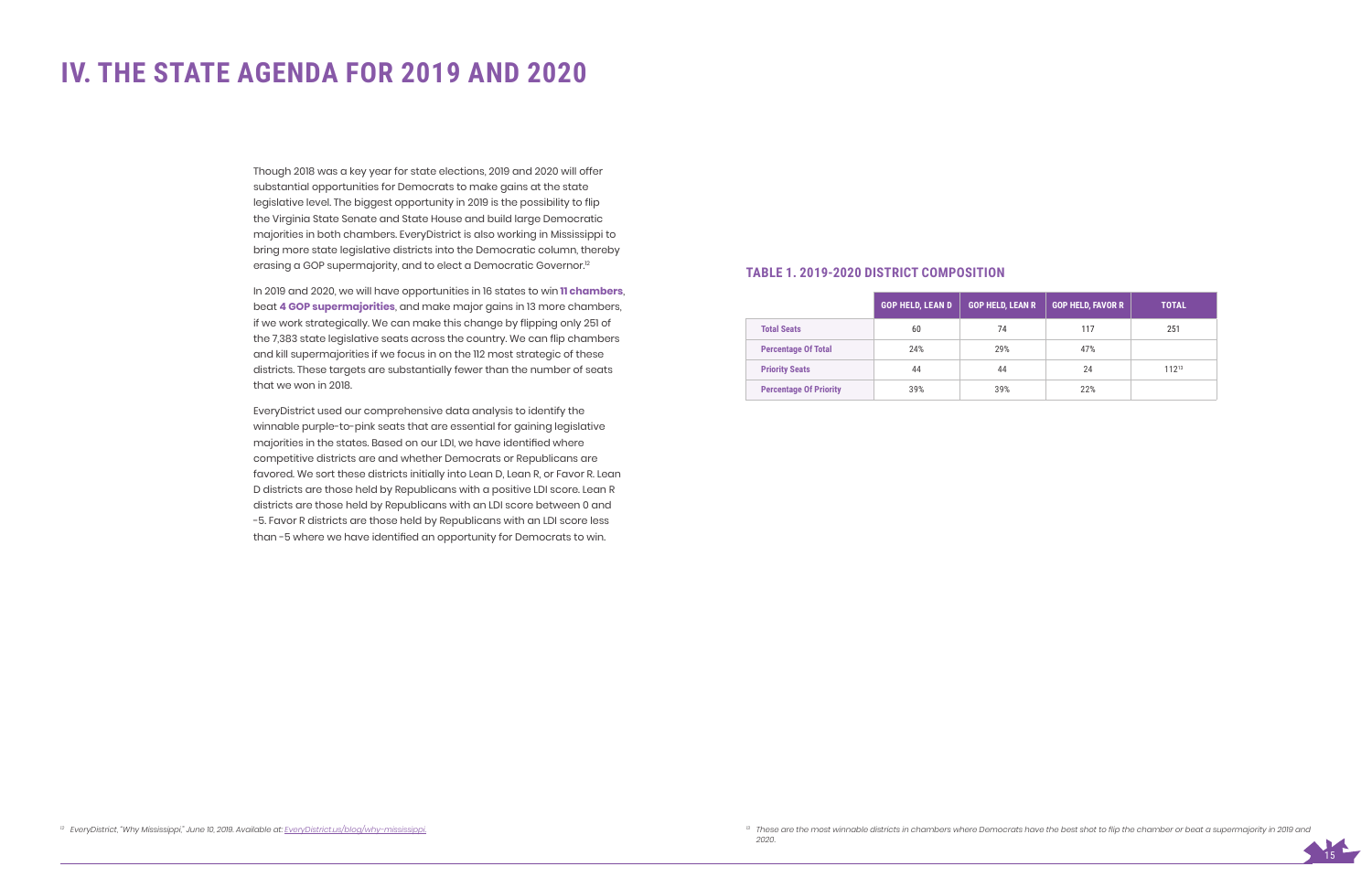

What is most striking is how challenging the districts are in 2019-2020. Of the 251 seats that Democrats can tackle in these elections, the vast majority lean or favor Republicans at the outset. A substantial proportion of the districts in the most winnable states also trend red.

This landscape means that candidates will require greater resources and new strategies to win. The figures above lay out the opportunities across the states.

These states will form the centerpiece of a strategy to turn purple places blue. **Appendix A lists the specific districts that we will need to win to rebuild power in the states.**

To truly take advantage of this list and overcome the challenges associated with these districts, we need to better understand the demographics of these districts so that we can develop targeted strategies for success. That is what we do in **Section V**.

<sup>15</sup> In Kansas, the opportunity in 2020 is to break the GOP supermajority in both the Senate and the House. With a Democratic governor, that will *give Democrats an opportunity to reject the most extreme GOP policies.*

| <b>LIKELY DEMOCRATIC</b>      |                |                     | <b>GOP-HELD SEATS</b> |                       |                  |                |
|-------------------------------|----------------|---------------------|-----------------------|-----------------------|------------------|----------------|
| <b>STATE</b>                  | <b>CHAMBER</b> | <b>NEED TO FLIP</b> | <b>LEAND</b>          | <b>LEAN R</b>         | <b>FAVOR R</b>   | <b>TOTAL</b>   |
| <b>Minnesota</b>              | Senate         | $\overline{2}$      | $\overline{4}$        | 3                     | 5                | 12             |
| <b>Virginia</b>               | Senate         | $\overline{2}$      | 3                     | 3                     | $\overline{0}$   | 6              |
| <b>Virginia</b>               | House          | $\overline{2}$      | 8                     | 3                     | $\mathbf{1}$     | 12             |
| <b>LEAN DEMOCRATIC</b>        |                |                     |                       | <b>GOP-HELD SEATS</b> |                  |                |
| <b>STATE</b>                  | <b>CHAMBER</b> | <b>NEED TO FLIP</b> | <b>LEAND</b>          | <b>LEAN R</b>         | <b>FAVOR R</b>   | <b>TOTAL</b>   |
| lowa                          | House          | 4                   | $\,$ 5 $\,$           | 5                     | 10               | 20             |
| <b>Michigan</b>               | House          | $\overline{4}$      | $\mathbf{1}$          | 3                     | 8                | 12             |
| Pennsylvania                  | House          | 9                   | $\overline{7}$        | 8                     | 18               | 33             |
| <b>LEAN REPUBLICAN</b>        |                |                     |                       | <b>GOP-HELD SEATS</b> |                  |                |
| <b>STATE</b>                  | <b>CHAMBER</b> | <b>NEED TO FLIP</b> | <b>LEAND</b>          | <b>LEAN R</b>         | <b>FAVOR R</b>   | <b>TOTAL</b>   |
| <b>Arizona</b>                | Senate         | 3                   | $\mathbf{1}$          | $\boldsymbol{0}$      | $\overline{4}$   | 5              |
| Arizona <sup>14</sup>         | House          | $\overline{2}$      | $\boldsymbol{0}$      | $\mathbf 0$           | $\overline{7}$   | $\overline{7}$ |
| lowa                          | Senate         | 8                   | $\overline{2}$        | $\overline{7}$        | 3                | 12             |
| Pennsylvania                  | Senate         | 4                   | $\mathbf{2}$          | $\mathbf{1}$          | $\overline{2}$   | 5              |
| <b>Texas</b>                  | House          | 9                   | $\mathbf 0$           | $\mathbf{1}$          | 11               | 12             |
| <b>BEATABLE SUPERMAJORITY</b> |                |                     |                       | <b>GOP-HELD SEATS</b> |                  |                |
| <b>STATE</b>                  | <b>CHAMBER</b> | <b>NEED TO FLIP</b> | <b>LEAND</b>          | <b>LEAN R</b>         | <b>FAVOR R</b>   | <b>TOTAL</b>   |
| Kansas <sup>15</sup>          | Senate         | 3                   | $\overline{2}$        | 4                     | $\boldsymbol{0}$ | 6              |
| <b>Kansas</b>                 | House          | $\mathbf{1}$        | $\overline{2}$        | $\overline{4}$        | $\overline{4}$   | 10             |
| Mississippi <sup>16</sup>     | Senate         | $\mathbf{2}$        | $\overline{2}$        | $\overline{2}$        | $\boldsymbol{0}$ | $\overline{4}$ |
| <b>Mississippi</b>            | House          | 4                   | $\overline{4}$        | $\mathbf{1}$          | 3                | 8              |
| <b>LIKELY REPUBLICAN</b>      |                |                     | <b>GOP-HELD SEATS</b> |                       |                  |                |
| <b>STATE</b>                  | <b>CHAMBER</b> | <b>NEED TO FLIP</b> | <b>LEAND</b>          | <b>LEAN R</b>         | <b>FAVOR R</b>   | <b>TOTAL</b>   |
| <b>Florida</b>                | Senate         | 4                   | $\mathbf{1}$          | $\mathbf{1}$          | $\mathbf{0}$     | $\overline{2}$ |
| <b>Florida</b>                | House          | 14                  | $\overline{2}$        | 5                     | 10               | 17             |
| Georgia                       | Senate         | 8                   | $\mathbb 0$           | $\mathbf{1}$          | $\mathbf{1}$     | $\overline{2}$ |
| Georgia                       | House          | 16                  | 3                     | 3                     | 6                | 12             |
| <b>Montana</b>                | Senate         | 6                   | $\overline{2}$        | $\mathbf{1}$          | 1                | $\overline{4}$ |
| <b>Montana</b>                | House          | 9                   | $\pmb{0}$             | 6                     | 3                | 9              |
| <b>North Carolina</b>         | Senate         | 5                   | $\boldsymbol{0}$      | $\mathbf{2}$          | 1                | 3              |
| <b>North Carolina</b>         | House          | 6                   | $\mathbf 0$           | $\mathbf{1}$          | $\mathbf{2}$     | 3              |
| Ohio                          | Senate         | 8                   | $\mathbf{2}$          | $\boldsymbol{0}$      | $\mathbf{1}$     | 3              |
| Ohio                          | House          | 12                  | $\overline{2}$        | 4                     | 3                | 9              |
| <b>West Virginia</b>          | Senate         | $\overline{4}$      | $\mathbf{1}$          | $\mathbf{1}$          | $\mathbf{1}$     | 3              |
| <b>Wisconsin</b>              | Senate         | $\mathbf{3}$        | $\boldsymbol{0}$      | $\mathbf{1}$          | $\mathbf{1}$     | $\overline{2}$ |
| <b>Wisconsin</b>              | House          | 14                  | 4                     | 3                     | 11               | 18             |

*14 Arizona has two-member house districts.* 

*16 In Mississippi, the opportunity in 2019 is to break the GOP supermajority in both the Senate and the House. Finance and budget bills in Mississippi require a supermajority, meaning that breaking the GOP supermajority can put progressive policy on the agenda.*

#### **TABLE 2. PARTISAN COMPETITIVENESS OF 2019 AND 2020 PURPLE STATES**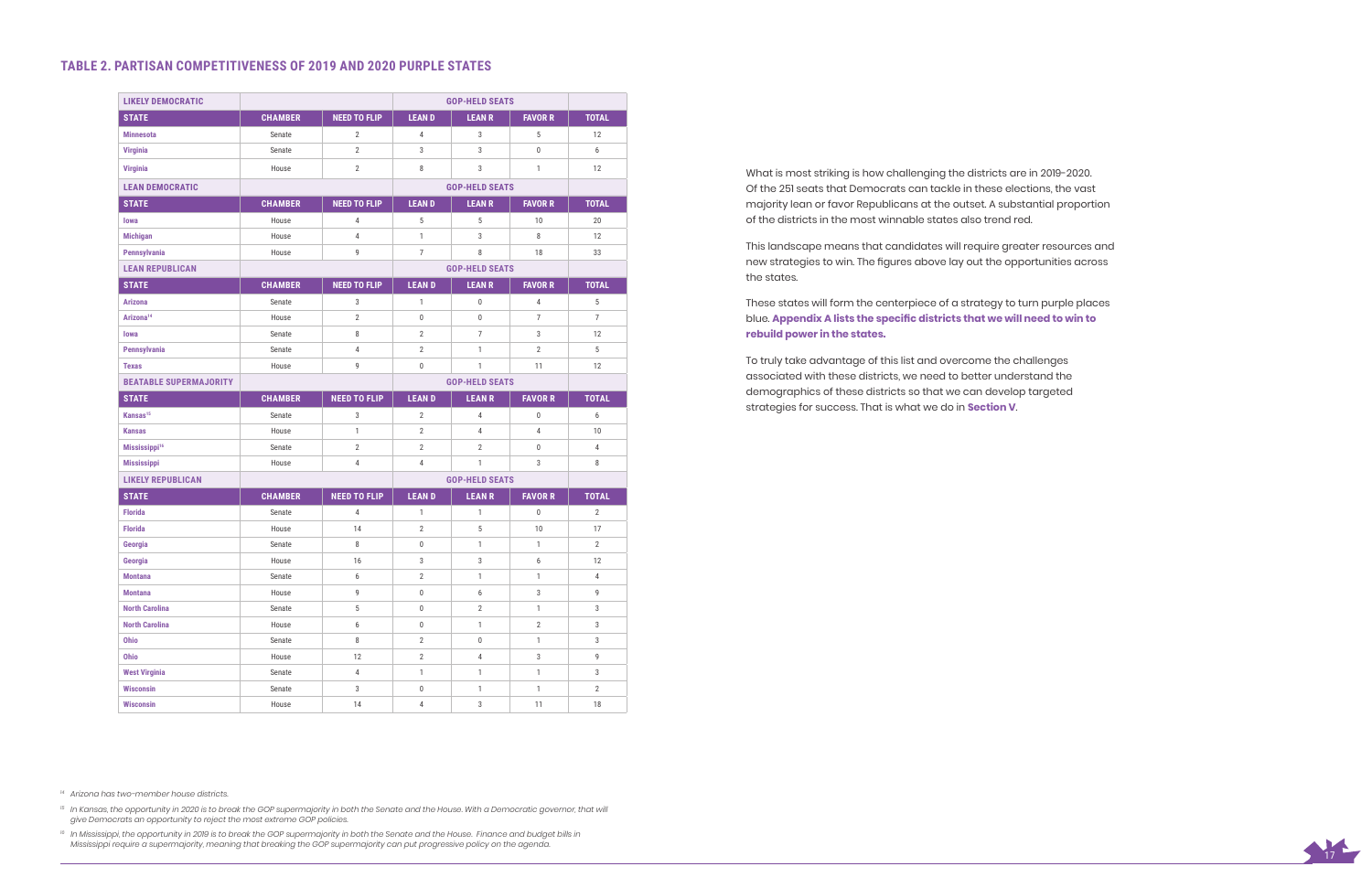

**For this report, EveryDistrict developed a demographic profile of all of the most critical 2020 districts, in addition to our LDI competitiveness.17**

**This profile evaluates the districts based on party registration, gender, race and ethnicity, and class.** 

**From these profiles, we have been able to group districts effectively, creating a roadmap for donors and activists to target the districts that we not only need to win in 2020, but that help to build power for the future.** 

# **V. WHAT DO WE KNOW ABOUT THE MOST CRUCIAL DISTRICTS?**

### **BACKGROUND**

In this demographic analysis, we primarily look at Likely Voters, those who tend to vote in general elections in even-numbered years more than half the time. These are the voters who can be expected to show up to the polls in November 2019 and 2020 and to make their way to vote down the ballot for state legislative candidates. The demographic estimates provided in this report come from voter file data in each state. The demographics identified below help give a nuanced view of the major constituencies in these districts.

We examine two groups of districts in our analysis. The first group of districts contains all 251 seats in the 28 chambers we focus on in this report. These represent a broad opportunity to win back seats in purple states across the country. The second group of districts contains 112 seats in chambers where we are most likely to shift power in 2019 and 2020, if we employ the right strategy. These are the "priority districts."

In almost all of these districts, "expanding the map" will have benefit for Democratic vote share. Doing so will require amply funding the Democratic campaigns in those districts. In Section VI below, we speak to the states where this expansion may have its largest impact.

From a demographic perspective, Democrats' see their greatest success in coalitions with large numbers of college educated voters, particularly women, and minorities. While they tend to struggle in districts with large numbers of non-college white males, there is substantial opportunity to gain in those districts where voters can be motivated by an engaging Democratic message. Here's what we know about all 251 seats.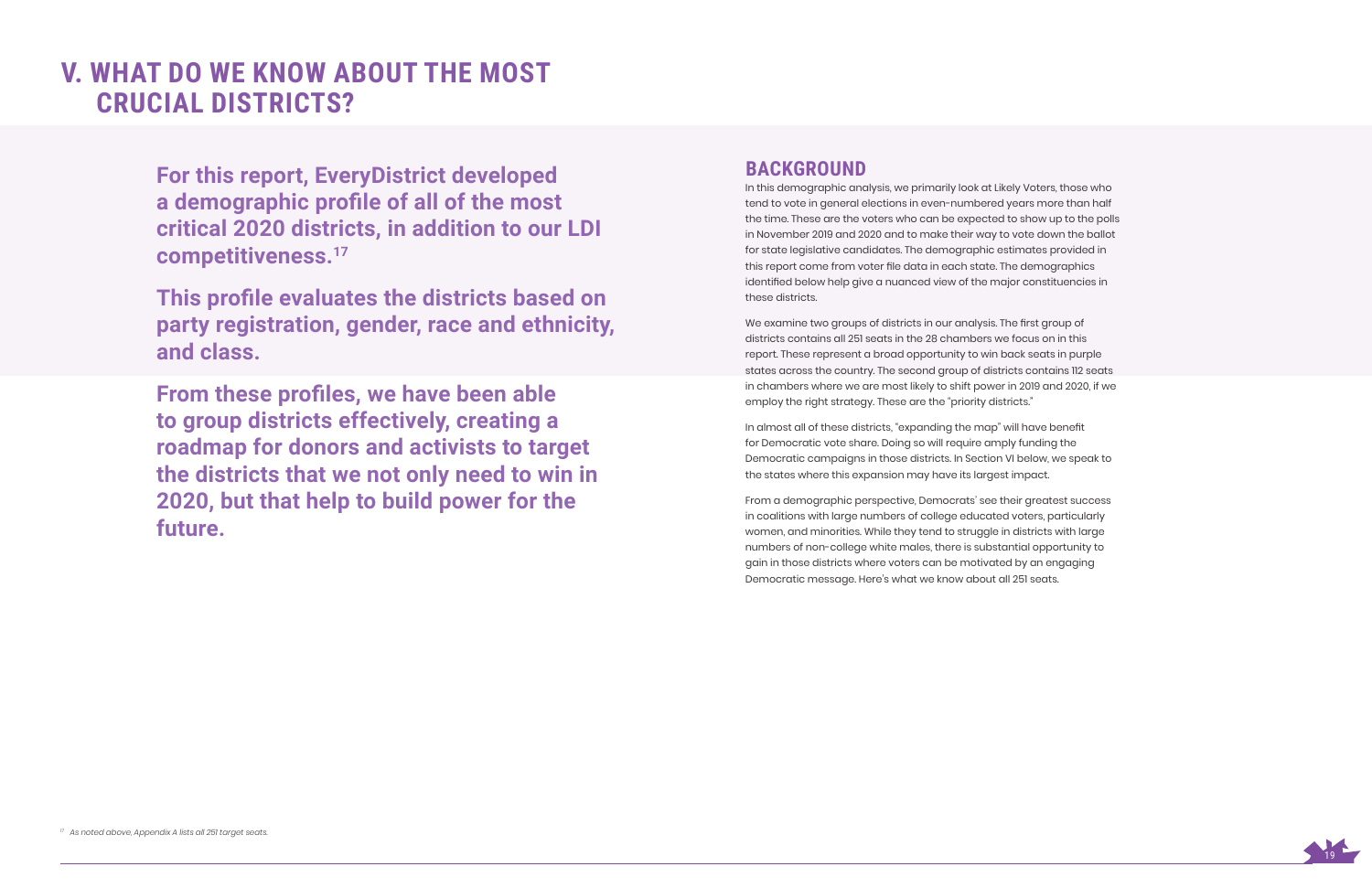

### **FIGURE 3. THE AVERAGE DISTRICT IN 2019-2020**

| <b>AVERAGE DISTRICT - ALL</b>    |       |              |          |                       |                           |                            |                                 |                                   |                              |                                          |                                   |                                              |
|----------------------------------|-------|--------------|----------|-----------------------|---------------------------|----------------------------|---------------------------------|-----------------------------------|------------------------------|------------------------------------------|-----------------------------------|----------------------------------------------|
| Female                           | White | <b>Black</b> | Hispanic | <b>College Whites</b> | <b>Non-College Whites</b> | <b>College White Males</b> | <b>College White</b><br>Females | Non-College White<br><b>Males</b> | Non-College White<br>Females | <b>Middle Class</b><br>$(S50K - S100K)$  | <b>Upper Class</b><br>( > \$100K) | <b>Working Class/</b><br>Low-Income (<\$50K) |
| 53.6%                            | 83.1% | 6.9%         | 6.4%     | 41.4%                 | 41.7%                     | 19.9%                      | 21.5%                           | 19.5%                             | 22.2%                        | 47.0%                                    | 30.3%                             | 22.7%                                        |
| <b>AVERAGE PRIORITY DISTRICT</b> |       |              |          |                       |                           |                            |                                 |                                   |                              |                                          |                                   |                                              |
| Female                           | White | <b>Black</b> | Hispanic | <b>College Whites</b> | <b>Non-College Whites</b> | <b>College White Males</b> | <b>College White</b><br>Females | Non-College White<br><b>Males</b> | Non-College White<br>Females | <b>Middle Class</b><br>(\$50K-\$100K)    | <b>Upper Class</b><br>( > \$100K) | <b>Working Class/</b><br>Low-Income (<\$50K) |
| 53.8%                            | 82.6% | 7.5%         | 5.9%     | 42.9%                 | 39.7%                     | 20.6%                      | 22.3%                           | 18.6%                             | 21.1%                        | 45.8%                                    | 33.3%                             | 20.9%                                        |
| <b>AVERAGE LEAN D DISTRICT</b>   |       |              |          |                       |                           |                            |                                 |                                   |                              |                                          |                                   |                                              |
| Female                           | White | <b>Black</b> | Hispanic | <b>College Whites</b> | <b>Non-College Whites</b> | <b>College White Males</b> | <b>College White</b><br>Females | Non-College White<br><b>Males</b> | Non-College White<br>Females | <b>Middle Class</b><br>(\$50K-\$100K)    | <b>Upper Class</b><br>( > \$100K) | <b>Working Class/</b><br>Low-Income (<\$50K) |
| 54.1%                            | 81.1% | 10.3%        | 5.1%     | 41.6%                 | 39.5%                     | 19.9%                      | 21.7%                           | 18.4%                             | 21.3%                        | 45.8%                                    | 31.6%                             | 22.7%                                        |
| <b>AVERAGE LEAN R DISTRICT</b>   |       |              |          |                       |                           |                            |                                 |                                   |                              |                                          |                                   |                                              |
| Female                           | White | <b>Black</b> | Hispanic | <b>College Whites</b> | <b>Non-College Whites</b> | <b>College White Males</b> | <b>College White</b><br>Females | Non-College White<br><b>Males</b> | Non-College White<br>Females | <b>Middle Class</b><br>(\$50K-\$100K)    | <b>Upper Class</b><br>( > \$100K) | <b>Working Class/</b><br>Low-Income (<\$50K) |
| 53.6%                            | 84.4% | 6.3%         | 6.2%     | 41.9%                 | 42.5%                     | 20.1%                      | 21.9%                           | 19.7%                             | 22.7%                        | 47.2%                                    | 30.4%                             | 22.5%                                        |
| <b>AVERAGE FAVOR R DISTRICT</b>  |       |              |          |                       |                           |                            |                                 |                                   |                              |                                          |                                   |                                              |
| Female                           | White | <b>Black</b> | Hispanic | <b>College Whites</b> | <b>Non-College Whites</b> | <b>College White Males</b> | <b>College White</b><br>Females | Non-College White<br><b>Males</b> | Non-College White<br>Females | <b>Middle Class</b><br>$($ \$50K-\$100K) | <b>Upper Class</b><br>( > \$100K) | <b>Working Class/</b><br>Low-Income (<\$50K) |
| 53.3%                            | 83.3% | 5.5%         | 7.2%     | 40.9%                 | 42.4%                     | 19.7%                      | 21.1%                           | 20.1%                             | 22.4%                        | 47.6%                                    | 29.7%                             | 22.8%                                        |

This average district information presents the demographic challenges before Democrats. The most critical state legislative districts are substantially whiter than the nation at-large when we look at likely voters. They have notable levels of non-college whites, a demographic that has been trending away from Democrats over the last election cycles. Winning in these districts will take both ample persuasion of likely voters and efforts to bring in Democratic-leaning low propensity voters. It will take recognizing that white voters will need to be a large portion of the Democratic state-level coalition, along with communities of color.

At the same time, averages don't tell us everything. In looking at individual districts, we see concentrations of different demographics that point to unique approaches. The below tables give us a sense of what districts have the largest proportion of certain key demographics.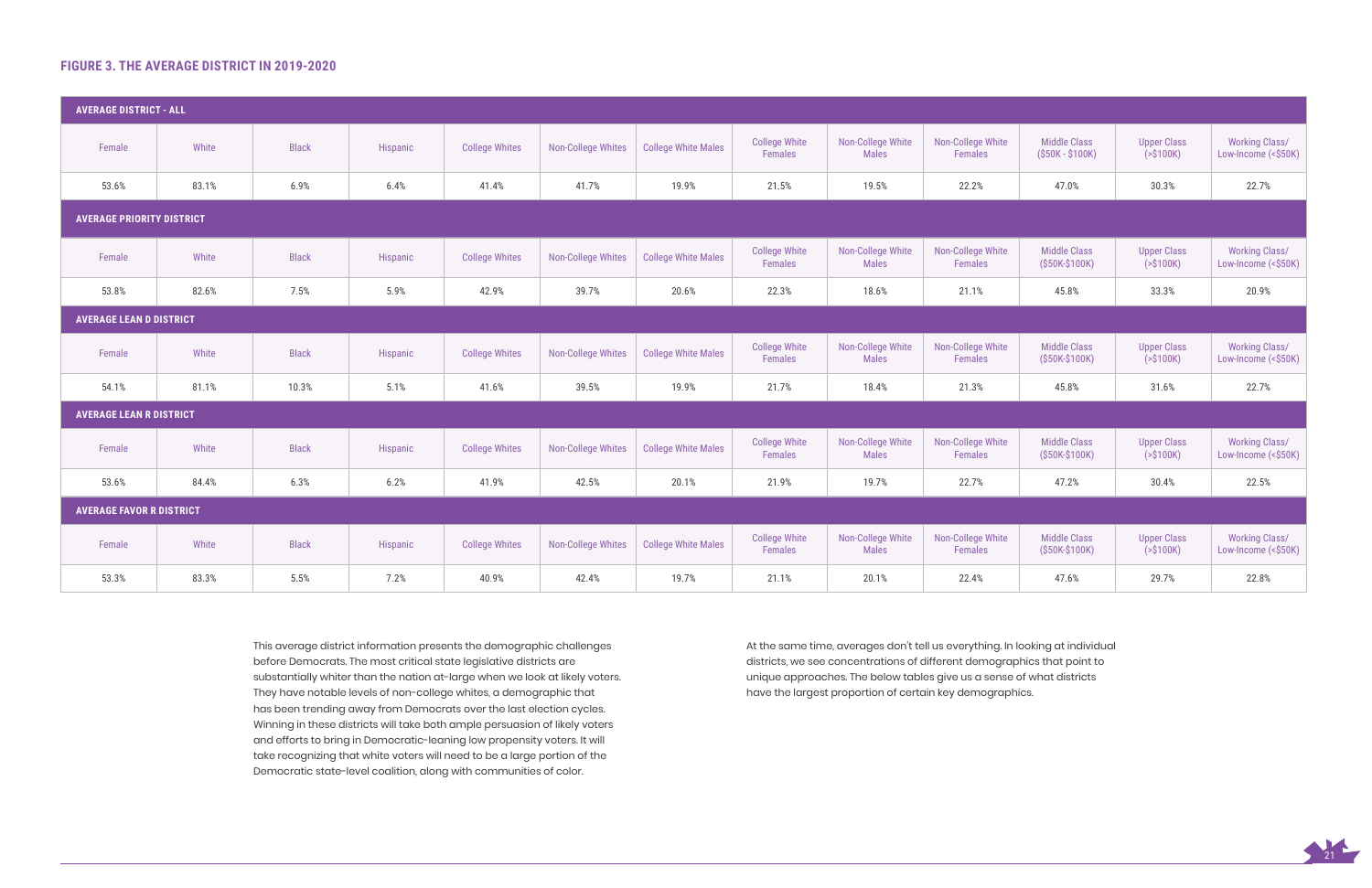

### **TABLE 3. KEY DEMOGRAPHICS IN 2019-2020 TARGET DISTRICTS**

|                | <b>TOP 10 MOST HISPANIC DISTRICTS</b> |                 |       |            |                       | <b>TOP 10 MOST AFRICAN-AMERICAN DISTRICTS</b> |                 |       |         |
|----------------|---------------------------------------|-----------------|-------|------------|-----------------------|-----------------------------------------------|-----------------|-------|---------|
| <b>STATE</b>   | <b>CHAMBER</b>                        | <b>DISTRICT</b> | LDI   | % HISPANIC | <b>STATE</b>          | <b>CHAMBER</b>                                | <b>DISTRICT</b> | LDI   | % BLACK |
| <b>Florida</b> | House                                 | 119             | $-6$  | 89.18%     | Georgia               | House                                         | 151             | 5     | 49.23%  |
| <b>Florida</b> | House                                 | 115             | $-3$  | 66.80%     | <b>Virginia</b>       | House                                         | 76              | 15    | 41.27%  |
| <b>Florida</b> | House                                 | 105             | $-3$  | 63.88%     | <b>Mississippi</b>    | Senate                                        | 22              | 10    | 41.14%  |
| <b>Florida</b> | Senate                                | 39              | 10    | 63.27%     | <b>Mississippi</b>    | Senate                                        | 10              | 4     | 39.60%  |
| <b>Texas</b>   | House                                 | 43              | $-7$  | 52.47%     | Georgia               | House                                         | 109             | $-10$ | 39.57%  |
| <b>Florida</b> | House                                 | 42              | $-9$  | 28.64%     | Georgia               | House                                         | 138             | $-9$  | 38.99%  |
| <b>Texas</b>   | House                                 | 121             | $-16$ | 25.72%     | <b>North Carolina</b> | House                                         | 12              | $-5$  | 37.72%  |
| <b>Texas</b>   | House                                 | 138             | $-12$ | 24.25%     | Georgia               | House                                         | 145             | $-7$  | 37.33%  |
| <b>Arizona</b> | Senate                                | 8               | $-6$  | 22.50%     | Georgia               | House                                         | 106             | 3     | 36.85%  |
| <b>Arizona</b> | House                                 | 8               | $-6$  | 22.50%     | <b>North Carolina</b> | House                                         | 1               | -6    | 36.42%  |

|                       | TOP 10 MOST "COLLEGE WHITE" DISTRICTS |                 |                |           | <b>TOP 10 MOST "NON-COLLEGE WHITE" DISTRICTS</b> |                |                 |            |                         |
|-----------------------|---------------------------------------|-----------------|----------------|-----------|--------------------------------------------------|----------------|-----------------|------------|-------------------------|
| <b>STATE</b>          | <b>CHAMBER</b>                        | <b>DISTRICT</b> | LDI            | % COLLEGE | <b>STATE</b>                                     | <b>CHAMBER</b> | <b>DISTRICT</b> | <b>LDI</b> | % NON<br><b>COLLEGE</b> |
| <b>Kansas</b>         | House                                 | 20              | $-1$           | 72.51%    | lowa                                             | House          | 58              | $-4$       | 64.61%                  |
| <b>Texas</b>          | House                                 | 108             | $-9$           | 67.52%    | <b>Wisconsin</b>                                 | House          | 50              | $-4$       | 64.60%                  |
| <b>Kansas</b>         | House                                 | 14              | $-10$          | 67.29%    | lowa                                             | House          | 51              | -6         | 64.38%                  |
| <b>Kansas</b>         | House                                 | 17              | 2              | 66.09%    | lowa                                             | House          | 96              | $-9$       | 64.25%                  |
| <b>Kansas</b>         | Senate                                | 8               | $\overline{2}$ | 65.95%    | lowa                                             | House          | 56              | $-10$      | 63.93%                  |
| <b>Ohio</b>           | Senate                                | 24              | 1              | 63.83%    | <b>Montana</b>                                   | House          | 22              | $-1$       | 63.84%                  |
| <b>Texas</b>          | House                                 | 134             | $-3$           | 63.67%    | <b>lowa</b>                                      | Senate         | 26              | $-4$       | 63.81%                  |
| Georgia               | House                                 | 52              | 4              | 63.41%    | <b>Wisconsin</b>                                 | House          | 92              | 1          | 63.72%                  |
| lowa                  | Senate                                | 22              | $-1$           | 62.81%    | <b>West Virginia</b>                             | Senate         | 10              | $-9$       | 63.51%                  |
| <b>North Carolina</b> | Senate                                | 39              | $-3$           | 62.61%    | <b>Wisconsin</b>                                 | House          | 42              | -6         | 63.25%                  |

These tables of districts reinforce the diversity of the districts at play. From 89% Hispanic to 98% white and 73% college to 65% noncollege, there are winnable districts with vastly different demographic compositions.

Based on data about these voters, we can group these districts into three categories based on the demographics, rather than competitiveness, of the districts. **In certain cases, districts fall into multiple categories because they meet the criteria of more than one.** Here is how we see the 2019-2020 state legislative landscape.

- **Engaging the Diverse Coalition:** These districts have the demographic mix that corresponds with districts that are winners for Democrats at the federal level. These represent the districts that offer the best opportunities to activate the Democratic majority for statelevel wins. Typically, these districts are less than 70% white with large and active voting populations among communities of color. Based on our analysis, of the 251 seats, 44 fall into this category. These are referred to as "Engaging" districts in this report.
- **Growing Further Among College-Educated Suburbanites:** These districts tend to be whiter, higher income, and with more voters with college educations (greater than 45% of likely voters). These districts correspond with those that particularly helped Democrats build a majority in the 2018 congressional elections, with suburbanite women playing a central role. Many of these districts, particularly in states like Georgia, Texas, and Virginia, are rapidly becoming more blue. Based on our analysis, of the 251 seats, 125 fall into this category. These are referred to as "Growing" districts in this report.
- **Rebuilding Among Non-College Whites:** These districts are mustwins, but have large proportions of non-college whites (greater than 40% of likely voters). These populations have been trending away from Democrats at the federal level. At the same time, winning states like Ohio, Iowa, or even Michigan and Wisconsin depend on doing better among these groups. Some of these districts represent higher income areas that have been shifting Democrats' direction. Based on our analysis, of the 251 seats, 137 fall into this category. These are referred to as "Rebuilding" districts in this report.
- **Edge Cases:** For these three groups, there are districts just outside the criteria we set. We have tried to group those districts in their nearest category or categories.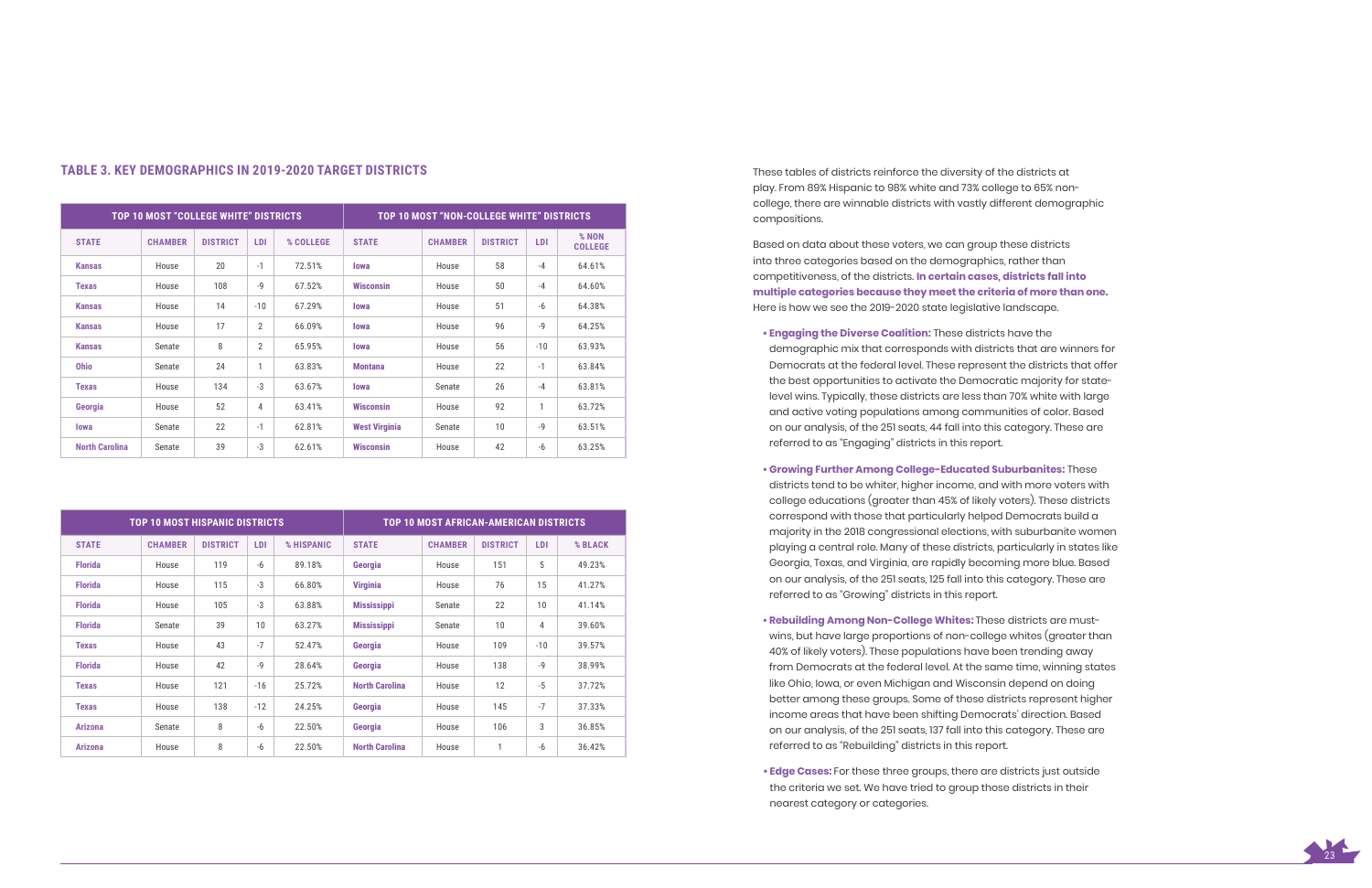

### **TABLE 4. DEMOGRAPHICS AND COMPETITIVENESS – NATIONWIDE TABLE 5. BREAKING DOWN THE DISTRICTS BY DEMOGRAPHICS IN EACH STATE**

### **TABLE 5. BREAKING DOWN THE DISTRICTS BY DEMOGRAPHICS IN EACH STATE**

| ALL SEATS (251)                           | <b>LEAND</b> | <b>LEAN R</b> | <b>FAVOR R</b>  | <b>TOTAL SEATS<sup>18</sup></b> |
|-------------------------------------------|--------------|---------------|-----------------|---------------------------------|
| <b>Engaging the Diverse Coalition</b>     | 14           | 9             | 21              | 44                              |
| <b>Growing with College Whites</b>        | 30           | 38            | 57              | 125                             |
| <b>Rebuilding with Non-College Whites</b> | 29           | 42            | 66              | 137                             |
| <b>PRIORITY SEATS (112)</b>               | <b>LEAND</b> | <b>LEAN R</b> | <b>FAVOR R</b>  | <b>TOTAL SEATS</b>              |
|                                           |              |               |                 |                                 |
| <b>Engaging the Diverse Coalition</b>     | 10           | 3             | 10 <sup>°</sup> | 23                              |
| <b>Growing with College Whites</b>        | 25           | 26            | 10              | 61                              |

| <b>LIKELY DEMOCRATIC</b> |                |                       | <b>GOP-HELD SEATS</b> |                   |                                 |
|--------------------------|----------------|-----------------------|-----------------------|-------------------|---------------------------------|
| <b>STATE</b>             | <b>CHAMBER</b> | <b>ENGAGING</b>       | <b>GROWING</b>        | <b>REBUILDING</b> | <b>TOTAL SEATS<sup>19</sup></b> |
| Minnesota                | Senate         | $\mathbf 0$           | 11                    | 8                 | 12                              |
| Virginia                 | Senate         | $\mathbf 0$           | 5                     | $\overline{2}$    | 6                               |
| Virginia                 | House          | $\mathsf{g}$          | 3                     | 3                 | 12                              |
| <b>LEAN DEMOCRATIC</b>   |                | <b>GOP-HELD SEATS</b> |                       |                   |                                 |
| <b>STATE</b>             | <b>CHAMBER</b> | <b>ENGAGING</b>       | <b>GROWING</b>        | <b>REBUILDING</b> | <b>TOTAL SEATS</b>              |
| lowa                     | House          | $\mathbf 0$           | 11                    | 17                | 20                              |
| Michigan                 | House          | $\overline{0}$        | 6                     | $\overline{7}$    | 12                              |
| Pennsylvania             | House          | $\mathbf 0$           | 22                    | 22                | 33                              |
| <b>LEAN REPUBLICAN</b>   |                |                       | <b>GOP-HELD SEATS</b> |                   |                                 |
| <b>STATE</b>             | <b>CHAMBER</b> | <b>ENGAGING</b>       | <b>GROWING</b>        | <b>REBUILDING</b> | <b>TOTAL SEATS</b>              |
| Arizona                  | Senate         | $\mathbf{1}$          | 3                     | $\overline{2}$    | 5                               |
| Arizona                  | House          | $\overline{2}$        | 3                     | $\overline{4}$    | $\overline{7}$                  |
| lowa                     | Senate         | $\mathbf 0$           | $\overline{2}$        | 10                | 12                              |
| Pennsylvania             | Senate         | $\mathbf 0$           | 3                     | 3                 | 5                               |
| Texas                    | House          | $\overline{7}$        | 6                     | $\mathbf{1}$      | 12                              |

| <b>BEATABLE</b><br><b>SUPERMAJORITY</b> |                | <b>GOP-HELD SEATS</b> |                |                   |                    |
|-----------------------------------------|----------------|-----------------------|----------------|-------------------|--------------------|
| <b>STATE</b>                            | <b>CHAMBER</b> | <b>ENGAGING</b>       | <b>GROWING</b> | <b>REBUILDING</b> | <b>TOTAL SEATS</b> |
| Kansas <sup>20</sup>                    | Senate         | $\boldsymbol{0}$      | 5              | 3                 | 6                  |
| Kansas                                  | House          | $\boldsymbol{0}$      | 10             | $\overline{2}$    | 10                 |
| Mississippi <sup>21</sup>               | Senate         | 3                     | $\mathbf{1}$   | $\bf 0$           | $\sqrt{4}$         |
| Mississippi                             | House          | 3                     | 3              | 5                 | $\, 8$             |
| <b>LIKELY REPUBLICAN</b>                |                | <b>GOP-HELD SEATS</b> |                |                   |                    |
| <b>STATE</b>                            | <b>CHAMBER</b> | <b>ENGAGING</b>       | <b>GROWING</b> | <b>REBUILDING</b> | <b>TOTAL SEATS</b> |
| Florida                                 | Senate         | $\overline{2}$        | $\mathbb O$    | $\pmb{0}$         | $\overline{2}$     |
| Florida                                 | House          | $\overline{7}$        | 4              | 6                 | 17                 |
| Georgia                                 | Senate         | $\mathbf{1}$          | $\mathbf{1}$   | $\boldsymbol{0}$  | $\overline{2}$     |
| Georgia                                 | House          | $\overline{7}$        | 5              | $\pmb{0}$         | 12                 |
| Montana                                 | Senate         | $\mathbf 0$           | 3              | $\overline{4}$    | $\overline{4}$     |
| Montana                                 | House          | $\boldsymbol{0}$      | 5              | 8                 | 9                  |
| North Carolina                          | Senate         | $\mathbf{1}$          | $\overline{2}$ | $\bf 0$           | $\sqrt{3}$         |
| North Carolina                          | House          | $\overline{2}$        | $\mathbf 0$    | $\mathbf{1}$      | $\sqrt{3}$         |
| Ohio                                    | Senate         | $\mathbf 0$           | $\overline{2}$ | $\mathbf{1}$      | $\sqrt{3}$         |
| Ohio                                    | House          | $\boldsymbol{0}$      | 6              | $\overline{7}$    | 9                  |
| West Virginia                           | Senate         | $\mathbf 0$           | $\mathbb O$    | 3                 | 3                  |
| Wisconsin                               | Senate         | $\mathbf 0$           | $\mathbf{1}$   | $\overline{2}$    | $\overline{2}$     |
| Wisconsin                               | House          | $\mathbf 0$           | 4              | 17                | 18                 |

When we then combine the demographics and competitiveness of districts, we see how the landscape poses opportunities and challenges. **Table 4** gives a nationwide view of the seats up in 2019 and 2020. **Tables 5 and 6** break down the demographics and competitiveness of districts on a state-by-state basis.

*18 Because districts may be in more than one category, these totals may exceed the total number of districts.*

*19 Because seats may be in more than one category, the total in the three columns to the left may exceed the total presented in this column.*

*20 In Kansas, the opportunity in 2020 is to break the GOP supermajority in both the Senate and the House. With a Democratic governor, that will give Democrats an opportunity to reject the most extreme GOP policies.*

*21 In Mississippi, the opportunity in 2019 is to break the GOP supermajority in both the Senate and the House. Finance and budget bills in Mississippi require a supermajority, meaning that breaking the GOP supermajority can put progressive policy on the agenda.*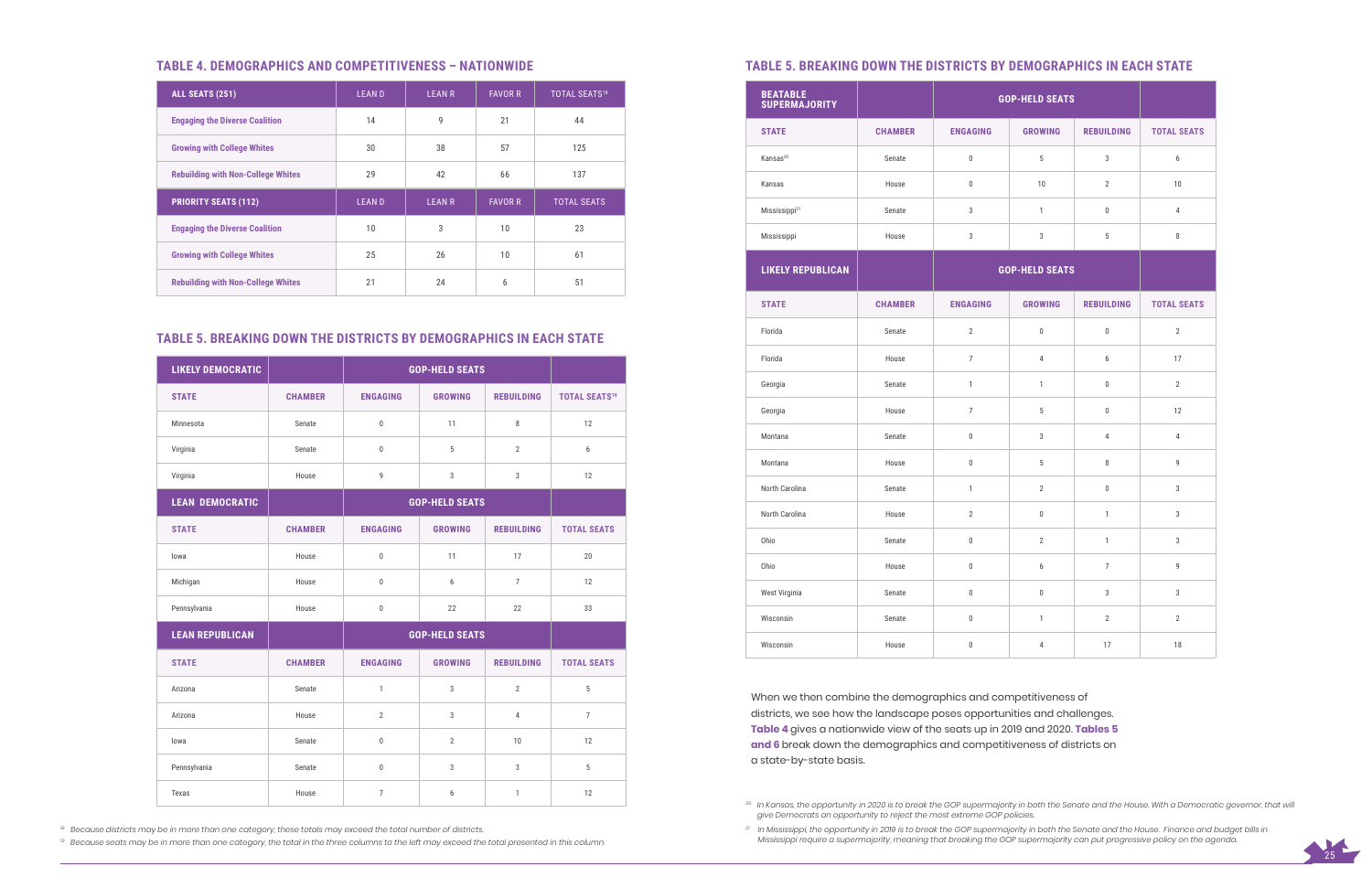

### **TABLE 6. DEMOGRAPHICS AND COMPETITIVENESS – ALL STATES**

| <b>ARIZONA SENATE</b>        | Lean D           | Lean R           | <b>Favor R</b>   | <b>ARIZONA HOUSE</b>               | Lean D           | Lean R           | <b>Favor R</b>   |
|------------------------------|------------------|------------------|------------------|------------------------------------|------------------|------------------|------------------|
| Engaging                     | $\boldsymbol{0}$ | $\mathbf 0$      | $\mathbf{1}$     | Engaging                           | $\boldsymbol{0}$ | 0                | $\overline{2}$   |
| Growing                      | $\mathbf{1}$     | $\boldsymbol{0}$ | $\overline{2}$   | Growing                            | $\boldsymbol{0}$ | $\boldsymbol{0}$ | 3                |
| Rebuilding                   | $\mathbf 0$      | $\mathbf 0$      | $\overline{2}$   | Rebuilding                         | $\mathbf 0$      | $\boldsymbol{0}$ | $\overline{4}$   |
| <b>FLORIDA SENATE</b>        | <b>Lean D</b>    | <b>Lean R</b>    | <b>Favor R</b>   | <b>FLORIDA HOUSE</b>               | Lean D           | Lean R           | <b>Favor R</b>   |
| Engaging                     | $\mathbf{1}$     | $\mathbf{1}$     | $\mathbf 0$      | Engaging                           | $\mathbf{1}$     | 3                | $\sqrt{3}$       |
| Growing                      | $\boldsymbol{0}$ | $\boldsymbol{0}$ | $\mathbf 0$      | Growing                            | $\boldsymbol{0}$ | $\mathbf{1}$     | 3                |
| Rebuilding                   | $\mathbf 0$      | $\mathbf 0$      | $\overline{0}$   | Rebuilding                         | $\mathbf{1}$     | 1                | $\overline{4}$   |
| <b>GEORGIA SENATE</b>        | <b>Lean D</b>    | <b>Lean R</b>    | <b>Favor R</b>   | <b>GEORGIA HOUSE</b>               | Lean D           | Lean R           | <b>Favor R</b>   |
| Engaging                     | $\boldsymbol{0}$ | $\boldsymbol{0}$ | 1                | Engaging                           | $\mathbf{2}$     | 1                | $\sqrt{4}$       |
| Growing                      | $\boldsymbol{0}$ | $\mathbf{1}$     | $\mathbf 0$      | Growing                            | $\mathbf{1}$     | $\overline{2}$   | $\overline{2}$   |
| Rebuilding                   | $\mathbf 0$      | $\mathbf 0$      | $\overline{0}$   | Rebuilding                         | $\mathbf 0$      | 0                | $\mathbf 0$      |
| <b>IOWA SENATE</b>           | <b>Lean D</b>    | <b>Lean R</b>    | <b>Favor R</b>   | <b>IOWA HOUSE</b>                  | Lean D           | Lean R           | <b>Favor R</b>   |
| Engaging                     | $\boldsymbol{0}$ | $\boldsymbol{0}$ | 0                | Engaging                           | $\boldsymbol{0}$ | 0                | $\boldsymbol{0}$ |
| Growing                      | $\boldsymbol{0}$ | $\overline{2}$   | $\mathbf 0$      | Growing                            | $\overline{4}$   | $\overline{2}$   | 5                |
| Rebuilding                   | $\overline{2}$   | 5                | 3                | Rebuilding                         | $\overline{4}$   | 5                | 8                |
| <b>KANSAS SENATE</b>         | Lean D           | <b>Lean R</b>    | <b>Favor R</b>   | <b>KANSAS HOUSE</b>                | Lean D           | Lean R           | <b>Favor R</b>   |
| Engaging                     | $\boldsymbol{0}$ | $\boldsymbol{0}$ | $\mathbb 0$      | Engaging                           | $\boldsymbol{0}$ | $\boldsymbol{0}$ | $\boldsymbol{0}$ |
| Growing                      | $\overline{2}$   | 3                | $\mathbf 0$      | Growing                            | $\overline{2}$   | 4                | $\overline{4}$   |
| Rebuilding                   | $\mathbf{1}$     | $\overline{2}$   | $\boldsymbol{0}$ | Rebuilding                         | 1                | 0                | $\mathbf{1}$     |
|                              |                  |                  |                  | <b>MICHIGAN HOUSE</b>              | Lean D           | Lean R           | <b>Favor R</b>   |
|                              |                  |                  |                  | Engaging                           | $\boldsymbol{0}$ | $\boldsymbol{0}$ | $\boldsymbol{0}$ |
|                              |                  |                  |                  | Growing                            | $\mathbf{1}$     | 1                | $\overline{4}$   |
|                              |                  |                  |                  | Rebuilding                         | $\mathbf 0$      | $\overline{2}$   | 5                |
| <b>MINNESOTA</b><br>SENATE   | Lean D           | <b>Lean R</b>    | <b>Favor R</b>   |                                    |                  |                  |                  |
| Engaging                     | $\mathbf 0$      | 0                | $\mathbf 0$      |                                    |                  |                  |                  |
| Growing                      | $\overline{4}$   | $\overline{2}$   | 5                |                                    |                  |                  |                  |
| Rebuilding                   | $\overline{2}$   | $\overline{2}$   | $\overline{4}$   |                                    |                  |                  |                  |
| <b>MISSISSIPPI</b><br>SENATE | Lean D           | Lean R           | <b>Favor R</b>   | <b>MISSISSIPPI</b><br><b>HOUSE</b> | Lean D           | Lean R           | <b>Favor R</b>   |
| Engaging                     | $\overline{2}$   | $\mathbf{1}$     | $\mathbb 0$      | Engaging                           | $\mathbf{1}$     | $\mathbf{1}$     | $\mathbf{1}$     |
| Growing                      | $\boldsymbol{0}$ | $\mathbf{1}$     | $\mathbf 0$      | Growing                            | $\overline{2}$   | $\boldsymbol{0}$ | $\mathbf{1}$     |
| Rebuilding                   | $\boldsymbol{0}$ | $\mathbf 0$      | 0                | Rebuilding                         | $\mathbf{2}$     | $\mathbf{1}$     | $\mathbf{2}$     |

| <b>MONTANA SENATE</b>                  | <b>Lean D</b>    | <b>Lean R</b>    | <b>Favor R</b>   | <b>MONTANA HOUSE</b>                  | Lean D         | <b>Lean R</b>    | <b>Favor R</b> |
|----------------------------------------|------------------|------------------|------------------|---------------------------------------|----------------|------------------|----------------|
| Engaging                               | $\boldsymbol{0}$ | $\mathbf 0$      | $\mathbf 0$      | Engaging                              | 0              | $\mathbf 0$      | $\mathbf 0$    |
| Growing                                | $\mathbf{1}$     | $\mathbf{1}$     | $\mathbf{1}$     | Growing                               | 0              | 3                | $\overline{2}$ |
| Rebuilding                             | $\overline{2}$   | $\mathbf{1}$     | $\mathbf{1}$     | Rebuilding                            | $\overline{0}$ | $\boldsymbol{6}$ | $\overline{2}$ |
| <b>NORTH</b><br><b>CAROLINA SENATE</b> | Lean D           | <b>Lean R</b>    | <b>Favor R</b>   | <b>NORTH</b><br><b>CAROLINA HOUSE</b> | <b>Lean D</b>  | <b>Lean R</b>    | <b>Favor R</b> |
| Engaging                               | $\mathbf 0$      | $\mathbf 0$      | $\mathbf{1}$     | Engaging                              | 0              | $\mathbf{1}$     | $\mathbf{1}$   |
| Growing                                | $\boldsymbol{0}$ | $\overline{2}$   | $\mathbf 0$      | Growing                               | 0              | $\boldsymbol{0}$ | $\mathsf{0}$   |
| Rebuilding                             | 0                | $\mathbf{0}$     | $\mathbf{0}$     | Rebuilding                            | $\overline{0}$ | $\mathbf 0$      | $\mathbf{1}$   |
| <b>OHIO SENATE</b>                     | <b>Lean D</b>    | <b>Lean R</b>    | <b>Favor R</b>   | <b>OHIO HOUSE</b>                     | <b>Lean D</b>  | <b>Lean R</b>    | <b>Favor R</b> |
| Engaging                               | $\mathsf{0}$     | $\boldsymbol{0}$ | $\mathbf 0$      | Engaging                              | $\overline{0}$ | $\boldsymbol{0}$ | $\mathbf 0$    |
| Growing                                | $\overline{2}$   | $\mathbf 0$      | $\mathbf 0$      | Growing                               | $\overline{2}$ | 3                | $\mathbf{1}$   |
| Rebuilding                             | $\mathbf 0$      | $\mathbf 0$      | $\mathbf{1}$     | Rebuilding                            | $\mathbf{1}$   | $\overline{4}$   | $\overline{2}$ |
| <b>PENNSYLVANIA</b><br><b>SENATE</b>   | <b>Lean D</b>    | <b>Lean R</b>    | <b>Favor R</b>   | PENNSYLVANIA<br><b>HOUSE</b>          | <b>Lean D</b>  | <b>Lean R</b>    | <b>Favor R</b> |
| Engaging                               | 0                | $\mathbf 0$      | $\mathbf 0$      | Engaging                              | 0              | $\mathbf 0$      | $\mathbf{0}$   |
| Growing                                | $\overline{2}$   | $\mathbf 0$      | $\mathbf{1}$     | Growing                               | 3              | $\boldsymbol{6}$ | 13             |
| Rebuilding                             | $\mathbf{1}$     | $\mathbf{1}$     | $\mathbf{1}$     | Rebuilding                            | 5              | 5                | 12             |
|                                        |                  |                  |                  | <b>TEXAS HOUSE</b>                    | <b>Lean D</b>  | <b>Lean R</b>    | <b>Favor R</b> |
|                                        |                  |                  |                  | Engaging                              | $\mathbf 0$    | $\boldsymbol{0}$ | $\overline{7}$ |
|                                        |                  |                  |                  | Growing                               | 0              | $\mathbf{1}$     | 5              |
|                                        |                  |                  |                  | Rebuilding                            | $\overline{0}$ | $\mathbf 0$      | $\mathbf{1}$   |
| <b>VIRGINIA SENATE</b>                 | <b>Lean D</b>    | <b>Lean R</b>    | <b>Favor R</b>   | <b>VIRGINIA HOUSE</b>                 | <b>Lean D</b>  | <b>Lean R</b>    | <b>Favor R</b> |
| Engaging                               | $\mathbf 0$      | $\mathbf 0$      | $\mathbf 0$      | Engaging                              | $\overline{7}$ | $\mathbf{1}$     | $\mathbf{1}$   |
| Growing                                | $\overline{2}$   | 3                | $\mathbf 0$      | Growing                               | $\overline{2}$ | $\mathbf{1}$     | 0              |
| Rebuilding                             | $\mathbf{1}$     | $\mathbf{1}$     | $\boldsymbol{0}$ | Rebuilding                            | $\mathbf{1}$   | $\mathbf{1}$     | 1              |

| <b>VIRGINIA SENATE</b>                | <b>Lean D</b>  | Lean <sub>R</sub> | <b>Favor R</b> | <b>VIRGINIA HOUSE</b>               | Lean D         | <b>Lean R</b> | <b>Favor R</b> |
|---------------------------------------|----------------|-------------------|----------------|-------------------------------------|----------------|---------------|----------------|
| Engaging                              | $\mathbf 0$    | $\mathbf 0$       | 0              | Engaging                            | 7              | 1             | 1              |
| Growing                               | $\overline{2}$ | 3                 | 0              | Growing                             | $\overline{2}$ | $\mathbf{1}$  | 0              |
| Rebuilding                            | 1              | $\mathbf{1}$      | 0              | Rebuilding                          | 1              | 1             | 1              |
| <b>WEST VIRGINIA</b><br><b>SENATE</b> | Lean D         | Lean <sub>R</sub> | <b>Favor R</b> |                                     |                |               |                |
| Engaging                              | $\mathbf 0$    | $\mathbf{0}$      | $\mathbf 0$    |                                     |                |               |                |
| Growing                               | $\mathbf{0}$   | $\mathbf{0}$      | $\overline{0}$ |                                     |                |               |                |
| Rebuilding                            | 1              | $\mathbf{1}$      | 1              |                                     |                |               |                |
| <b>WISCONSIN</b><br><b>SENATE</b>     | <b>Lean D</b>  | Lean <sub>R</sub> | <b>Favor R</b> | <b>WISCONSIN</b><br><b>ASSEMBLY</b> | Lean D         | <b>Lean R</b> | <b>Favor R</b> |
| Engaging                              | $\mathbf{0}$   | $\mathbf 0$       | 0              | Engaging                            | $\mathbf 0$    | $\mathbf{0}$  | 0              |
| Growing                               | $\mathbf 0$    | $\mathbf 0$       | $\mathbf{1}$   | Growing                             | $\mathbf 0$    | $\mathbf 0$   | 4              |
| Rebuilding                            | $\mathbf 0$    | 1                 | 1              | Rebuilding                          | 4              | 3             | 10             |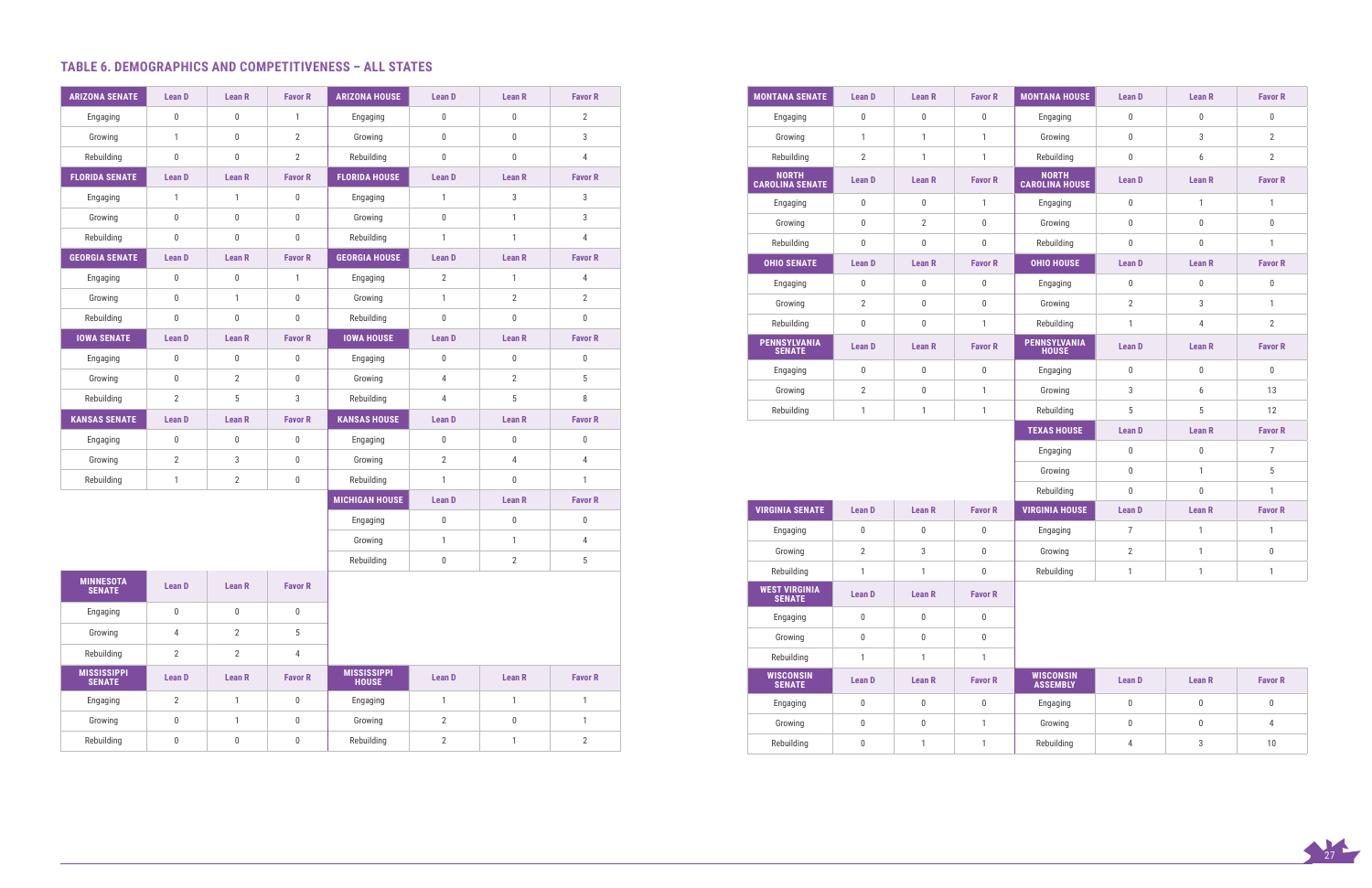

#### **WHAT DOES ALL THIS MEAN?**

The results of the unique competitiveness and demographic analysis in this report point to new ways to think about state legislative districts. While the bulk of competitive districts in these states are in the Growing and Rebuilding categories, certain states (like Georgia, Mississippi, Texas, and Virginia) stand out for a concentration of Engaging districts. It underscores that state-by-state and district-by-district strategies must be different. Political analysists often want Democrats to just focus on their favorite voting bloc, whether that's the "Rising American Electorate" or the "White Working Class." The truth is, to win the states, Democrats need to motivate and engage potential supporters across all groups. We have to improve with everyone.

The second key point is that partisan lean and demographic profile are not always neatly correlated in a district. Across all of the studied districts, there are more "Lean D" seats in the Growing and Rebuilding categories than the Engaging category. At the same time, there are districts that are apparently most winnable based on their demographics that lean right.

The ongoing shifts in how certain groups vote may also allow Democrats to surprise Republicans in 2019 and 2020. College-educated whites are shifting quickly toward Democrats. Most of the "Favor R" districts in Texas voted for Beto O'Rourke in 2018. Previously very challenging districts in Johnson County, Kansas backed Governor Laura Kelly in large numbers. We think that we can create another blue wave over the next two years by doubling down on these positive shifts.

The final point is that what we need to do to win in 2019 and 2020 will be hard. As mentioned above, if we just win the sort of places we did in 2018, we won't fundamentally reshape this country. It will take an all hands on deck approach to every type of district listed in this report, following the approaches outlined in Section VI below.

#### **USING THIS INFORMATION**

This demographic information gives us a roadmap to making change in the states. It also helps donors and activists prioritize investments. Those passionate about Democrats' growth among these different groups can partner with us on new strategies to win in more places. Many organizations care about advancing the political power of rising minority populations. Others care about re-engaging with non-college white voters, particularly in the Midwest. This report provides a framework for everyone to act. And if everyone does act and takes the states seriously, we can make a tremendous difference.

What will it take to win these districts? In the next section, we outline the common strategies across districts, as well as the unique approaches that will need to be taken. Winning in each of these districts requires messaging and outreach strategies that respond to these conditions on the ground.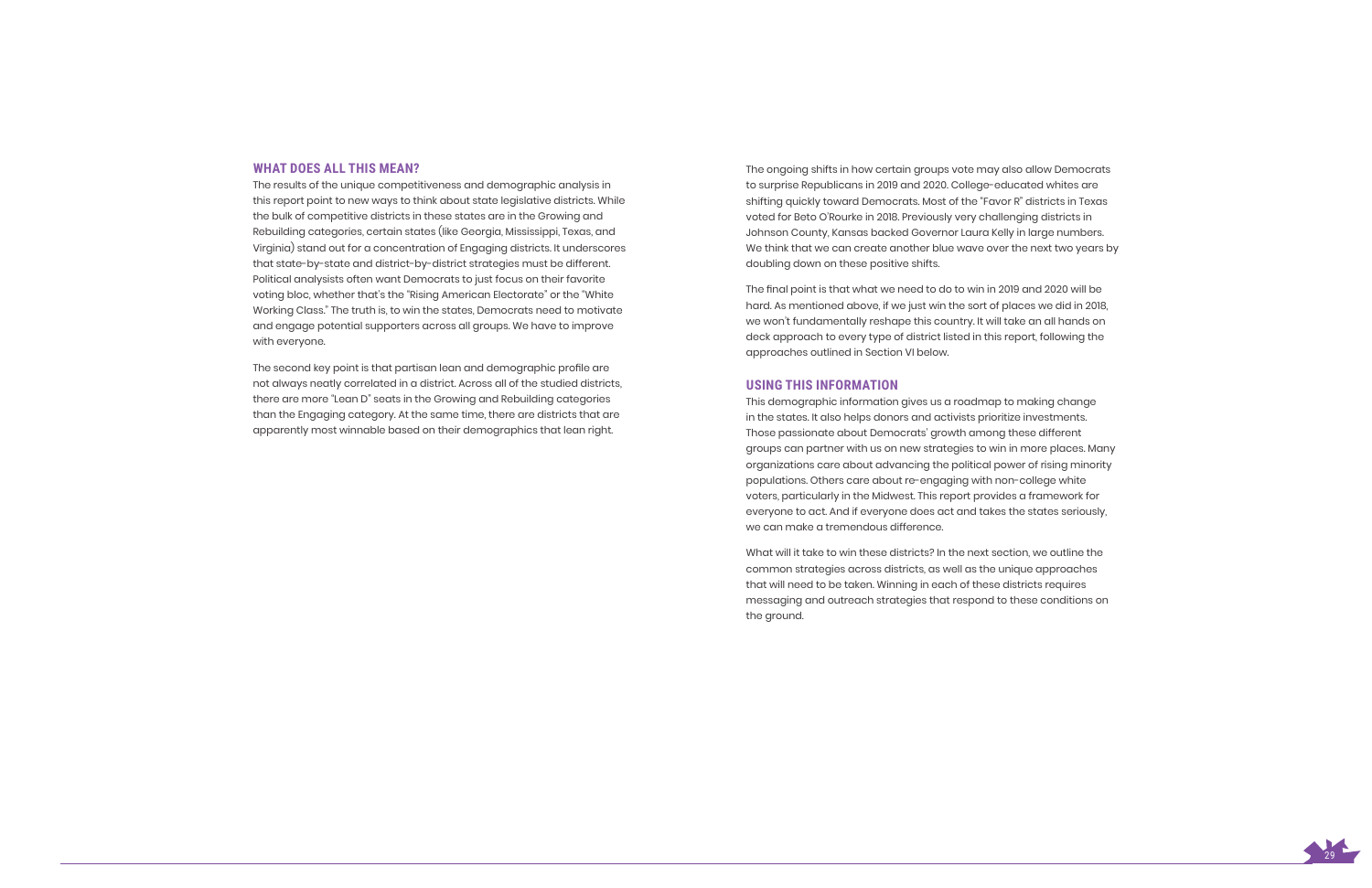

**The demographic analysis above points to a need to turn out and persuade the right voters in the right places. Any campaign in these districts will need to employ effective outreach and messaging strategies described further below. But these effective outreach strategies can only be achieved if we do two things right first:**

# **VI. WHAT WILL IT TAKE TO WIN THESE DISTRICTS?**

#### **1. RECRUIT CANDIDATES WITH STRONG CONNECTIONS TO THE DISTRICT**

In our experience, the biggest X-Factor by far is the quality of the candidate. In 2018, there were a few key misses where Democrats failed to recruit a candidate in a winnable district. In other cases, unsuccessful candidates often failed to have the strong connection to the district necessary to be successful.

To fail to recruit a quality candidate in any of these 251 competitive state legislative races would be an indefensible lost opportunity. Luckily, the resources around candidate recruitment at the state level are the strongest that they have been in some time. We'll work to make sure no district is missed.

There is substantial public discussion about "electability." Here's what we know about electability. In the last two years, 70% of EveryDistrict's successful candidates have been women. We have supported candidates of color in majority white districts. We have endorsed candidates who have run boldly on issues like gun safety in purple districts. Authentic candidates are electable.

### **2. RAISE SUFFICIENT FUNDS TO RUN A VIABLE CAMPAIGN BASED ON THE FINANCIAL LANDSCAPE OF EACH STATE**

After recruiting good candidates, we need to make sure that they have the resources to actually compete. As mentioned in Section III above, the lack of resources substantially hobbled unsuccessful Democratic candidates in 2018, who raised an average of \$250,000 less than their Republican opponents. This funding deficit has come despite large dollars going to federal candidates and a substantial infrastructure of independent expenditure dollars. However, without sufficient direct resources for the campaigns, these wraparound resources are ineffective. Campaigns need the funds to push their own messaging, hire sufficient staff, and implement successful field programs. As we noted in the demographic analysis, a key to success is the ability for the state legislative campaign to build unique awareness and persuasion opportunities that respond to the district. That's where dollars come in.

Table 7 below outlines the resources needed to run a "minimally viable" campaign in all 251 crucial purple state races. This estimate is based on previous levels of funding for successful Democratic candidates and is state-specific. Within a state, candidates in expensive media markets and those facing particularly strong Republican opponents will require additional funds.

What the figure below makes clear is this: for relatively low levels of funding, Democrats can reshape the country at the state level. This is what Republicans realized in 2010 through REDMAP: for substantially less than the cost of a presidential campaign, we can fundamentally remake the country by changing the purple states. These resources need to flow to candidates, not just independent expenditures, caucuses, and outside groups.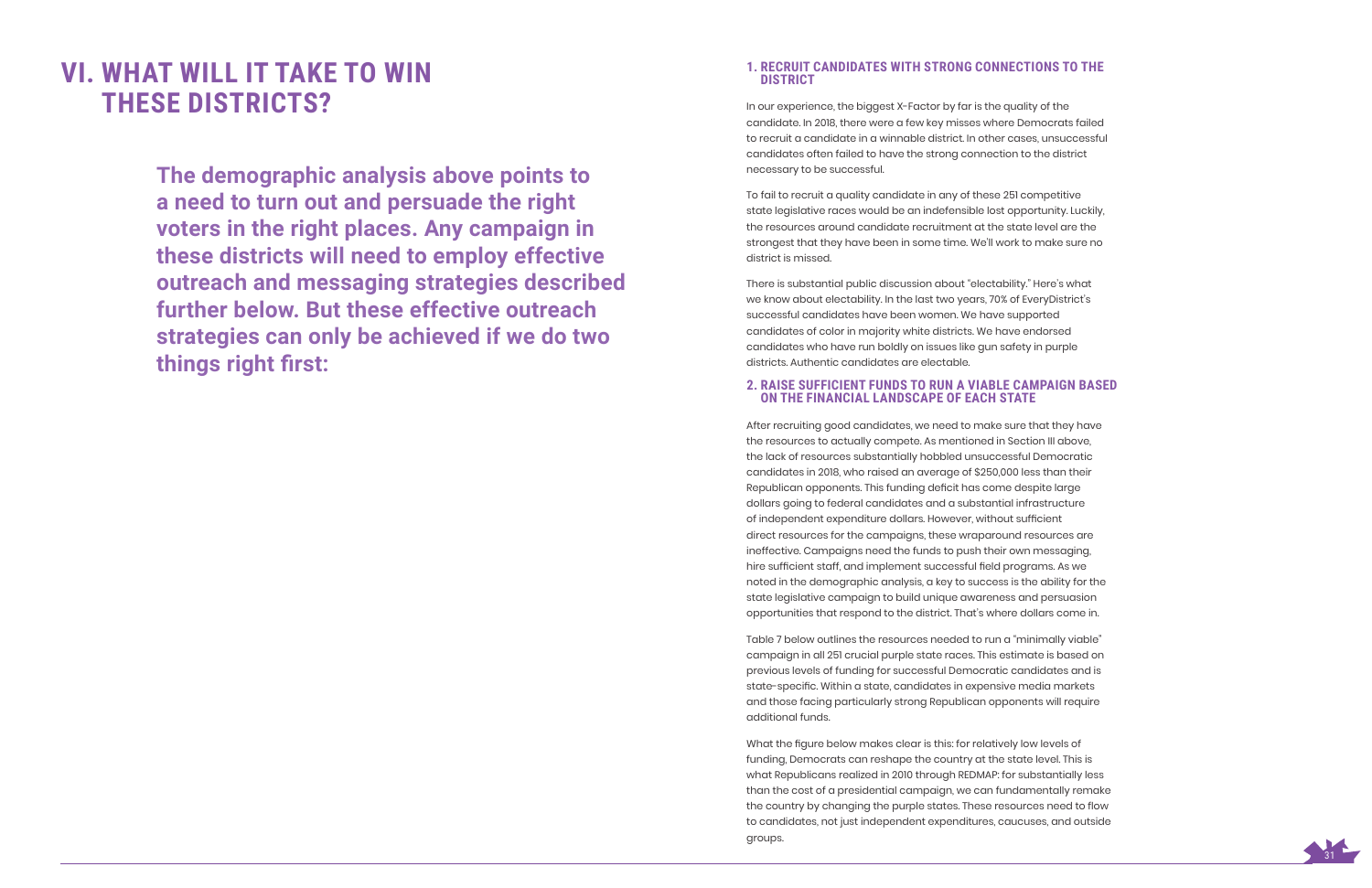

#### **TABLE 7. THE DOLLARS WE NEED TO WIN**

|                       |                |                               | <b>2019-2020 TARGET STATES</b>    |                                              |                                                                 |
|-----------------------|----------------|-------------------------------|-----------------------------------|----------------------------------------------|-----------------------------------------------------------------|
| <b>STATE</b>          | <b>CHAMBER</b> | <b>STATE LEAN</b>             | <b>TARGET</b><br><b>DISTRICTS</b> | <b>PER DISTRICT</b><br><b>REQUIRED RAISE</b> | <b>TOTAL TARGET</b><br><b>DISTRICT REQUIRED</b><br><b>RAISE</b> |
|                       | Senate         | Lean Republican               | 5                                 | \$200,000                                    | \$1,000,000                                                     |
| <b>Arizona</b>        | House          | Lean Republican               | 7                                 | \$100,000                                    | \$700,000                                                       |
| <b>Florida</b>        | Senate         | Likely Republican             | $\overline{2}$                    | \$1,000,000                                  | \$2,000,000                                                     |
| House                 |                | Likely Republican             | 17                                | \$300,000                                    | \$5,100,000                                                     |
|                       | Senate         | Likely Republican             | $\overline{2}$                    | \$200,000                                    | \$400,000                                                       |
| Georgia               | House          | Likely Republican             | 12                                | \$100,000                                    | \$1,200,000                                                     |
|                       | Senate         | Lean Republican               | 12                                | \$200,000                                    | \$2,400,000                                                     |
| <b>lowa</b>           | House          | Lean Democratic               | 20                                | \$200,000                                    | \$4,000,000                                                     |
|                       | Senate         | <b>Beatable Supermajority</b> | 6                                 | \$40,000                                     | \$240,000                                                       |
| <b>Kansas</b>         | House          | <b>Beatable Supermajority</b> | 10 <sup>1</sup>                   | \$20,000                                     | \$200,000                                                       |
| <b>Michigan</b>       | House          | Lean Democratic               | 12                                | \$200,000                                    | \$2,400,000                                                     |
| <b>Minnesota</b>      | Senate         | Likely Democratic             | 12                                | \$75,000                                     | \$900,000                                                       |
|                       | Senate         | <b>Beatable Supermajority</b> | 4                                 | \$50,000                                     | \$200,000                                                       |
| <b>Mississippi</b>    | House          | <b>Beatable Supermajority</b> | 8                                 | \$50,000                                     | \$400,000                                                       |
|                       | Senate         | Likely Republican             | 4                                 | \$5,000                                      | \$20,000                                                        |
| <b>Montana</b>        | House          | Likely Republican             | 9                                 | \$5,000                                      | \$45,000                                                        |
|                       | Senate         | Likely Republican             | 3                                 | \$500,000                                    | \$1,500,000                                                     |
| <b>North Carolina</b> | House          | Likely Republican             | 3                                 | \$500,000                                    | \$1,500,000                                                     |
|                       | Senate         | Likely Republican             | 3                                 | \$300,000                                    | \$900.000                                                       |
| <b>Ohio</b>           | House          | Likely Republican             | 9                                 | \$200,000                                    | \$1,800,000                                                     |
|                       | Senate         | Lean Republican               | 5                                 | \$1,000,000                                  | \$5,000,000                                                     |
| Pennsylvania          | House          | Lean Democratic               | 33                                | \$200,000                                    | \$6,600,000                                                     |
| <b>Texas</b>          | House          | Lean Republican               | 12                                | \$250,000                                    | \$3,000,000                                                     |
|                       | Senate         | Likely Democratic             | 6                                 | \$1,000,000                                  | \$6,000,000                                                     |
| <b>Virginia</b>       | House          | Likely Democratic             | 12                                | \$500,000                                    | \$6,000,000                                                     |
| <b>West Virginia</b>  | Senate         | Likely Republican             | 3                                 | \$100,000                                    | \$300,000                                                       |
|                       | Senate         | Likely Republican             | $\mathbf{2}$                      | \$400,000                                    | \$800,000                                                       |
| <b>Wisconsin</b>      | House          | Likely Republican             | 18                                | \$200,000                                    | \$3,600,000                                                     |

**In total, Democrats should raise at least \$58 million to fund the 251 candidates who will win back these states. A total of \$30 million is needed to get an advantage in the most winnable 112 races in Likely Democratic, Lean Democratic, Beatable Supermajority, and Lean Republican states.** 

### **3. RESPOND TO THE DEMOGRAPHICS OF THE DISTRICT STRATEGICALLY AND COMPREHENSIVELY**

With good candidates and resources in hand, campaigns then need to respond to who lives in their districts. Based on our work with successful state legislative campaigns across the country and Democrats' success in a diverse set of districts at the federal level, here are some approaches that we think can respond to the nuances of the demographic profiles that we have shared.

- In **diverse districts,** candidates should not take the votes of communities of color for granted, only contacting them during GOTV efforts. Earlier efforts are essential in the low turnout environment of state legislatures. Candidates and organizations should not assume unanimity of communities of color, either. Some of the most Hispanic districts on our list are South Florida districts with large Cuban-American populations that are traditionally more conservative.
- A **diverse district** may not necessarily be an integrated one. Many firsttime candidates may not have strong connections across racial lines. Establishing those early in the cycle is key.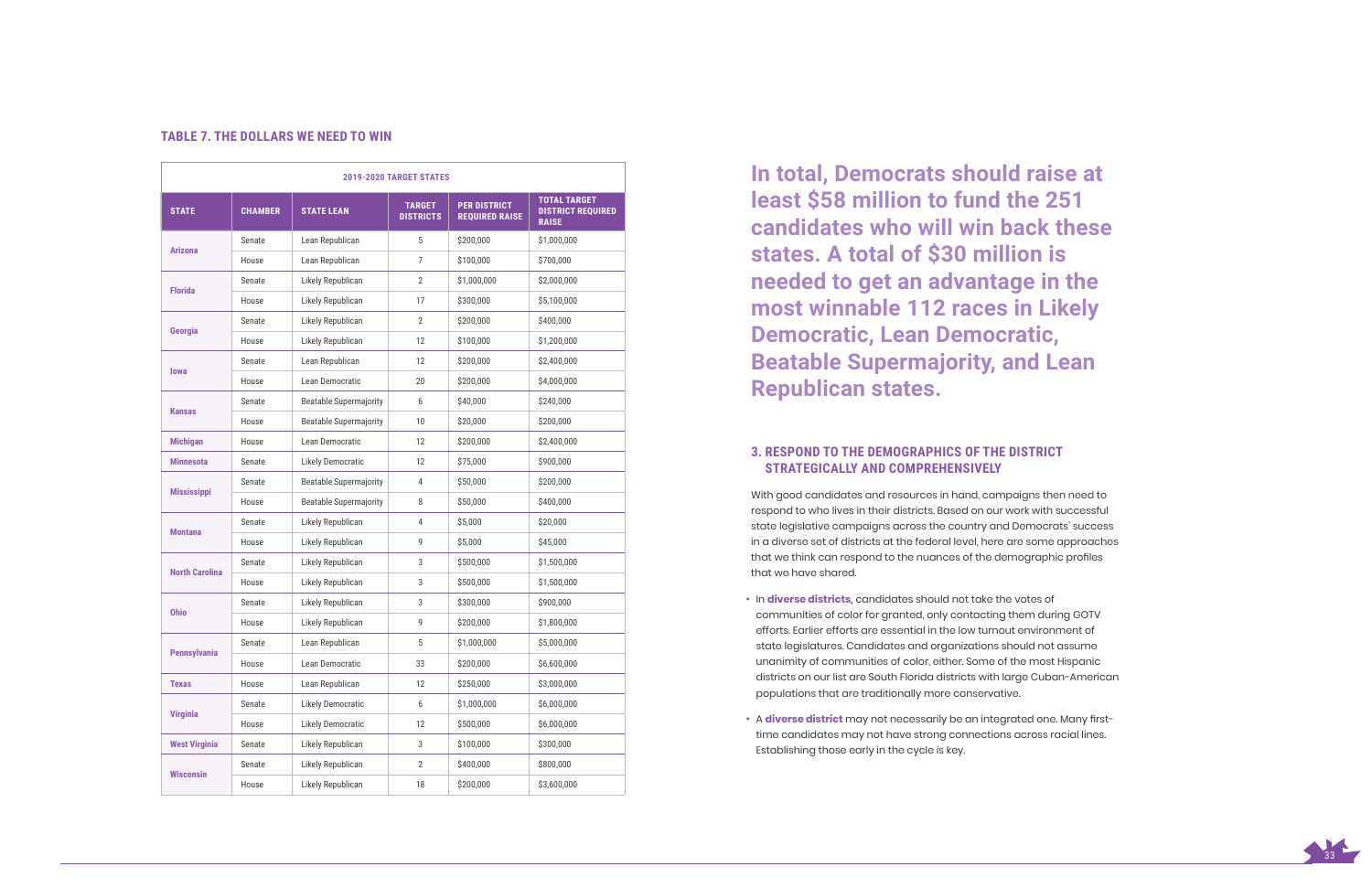

- In suburban districts with large proportions of **college-educated** voters, voters are shifting away from national and state Republicans in large part because of their focus on a radical agenda rather than addressing the principal concerns of voters. Candidates have done well by emphasizing how they are more laser-focused on the daily lives and dignity of their future constituents.
- In these **well-educated districts**, there is often an interest in keeping around more moderate members of the Republican coalition and an expectation that these members will be difficult to beat. It is a story that was told in Virginia leading up to 2017 and it can be defeated by candidates building strong narratives about how districts are shifting, how even "moderate" Republicans have aided and abetted a dangerous agenda, and how a good campaign can win.
- While many have written off districts with high proportions of white non-college voters, they play an important role in unlocking certain critical purple state legislatures. We think that a more targeted focus on lower-income, working-class, and middle class **non-college whites** can work in the state legislative context. Evidence shows that many such voters share Democratic priorities on most economic policy issues and are cross-pressured on issues like trade and immigration. With these national issues aside at the state level, candidates can emphasize their meaningful economic message.
- At the same time, candidates should not confuse "**non-college**" with working class. The substantial populations of upper income non-college voters have been the base of the Trump campaign and the Tea Party Movement before it. Unless required by the demographics, those voters are less likely to be a fruitful target.

There are also a few insights that transcend the individual demographics of districts but tie directly to shared attributes of state legislative districts not seen at campaigns at other levels of government.

- **Downballot drop-off** means that large proportions of "likely voters" do not make their way down to the state legislative race. This drop-off can be substantial. Evidence suggests that strong endorsements from top-of-ticket Democrats can help raise the name ID of state legislative candidates. Even more important is to ensure that candidates in these districts have the necessary funding for their campaigns, so that they can effectively reach out to voters and make sure voters who show up to the polls on Election Day know to look for their name on the ballot.
- The **small size of the electorate** in state legislative campaigns creates opportunities for more targeted strategies. The universe of likely voters in some of these districts is in the thousands. They can be messaged comprehensively and efficiently, making state legislative campaigns a highly effective use of donor dollars. It also means that efforts like voter registration drives or heavy messaging to low propensity voters, potentially cost-prohibitive for a national or statewide campaign, might be the best use of resources to capture some extra voters in a small map. Expanding the map is particularly valuable in the districts with the largest proportions of low-propensity Democratic voters. Among the states we analyzed, Arizona and Texas stood out as particular opportunities for electorate expansion.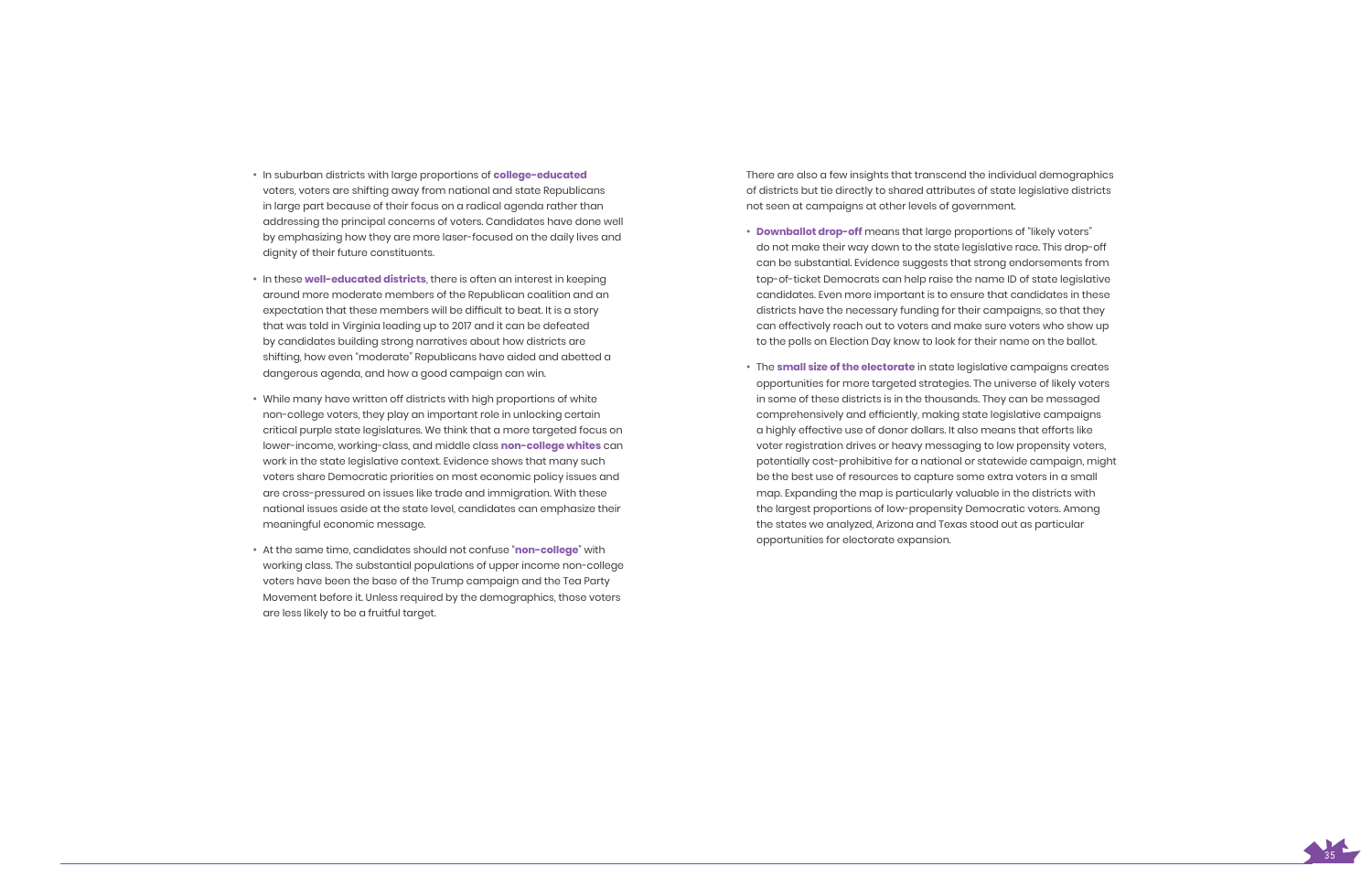

# **VII. THE IMPACT OF WINNING**

The ability to win in these districts in 2019 and 2020 is vital for questions of power and policymaking. Controlling the states is fundamental to Democrats' ability to implement a legislative agenda in the 2020s and to gain control at other levels of government. Redistricting and voting rights are decided in state capitals. With the continuing dysfunction in Washington that is unlikely to abate even if Democrats pull out a narrow majority in the Senate in 2020, states will be the geography at which most policymaking occurs in the foreseeable future.

In Michigan, Democrats could enact an agenda that will protect the environment, while Republicans have occupied their time removing references to climate change from school curriculum.22 In Florida, Medicaid expansion would give health care coverage to an additional 850,000 people.23 In Pennsylvania, workers would get a raise; Pennsylvania's current minimum wage is the federal minimum wage of \$7.25/hour.<sup>24</sup> In Ohio, Democrats could implement a pro-voting agenda, while Republicans have done everything in their power to restrict the right to vote.<sup>25</sup>

What does that mean specifically? It means stopping heartbeat and bathroom bills, restoring a commitment to every citizen's right to vote, ending partisan and racial gerrymandering, and pursuing economic policies that uplift families, not just the 1%.

Most significantly, Democrats can overcome their "powerless majority" by winning in the states. Having won the popular vote for the presidency in five of the last six elections and having won the popular vote for the U.S. Senate in 2018 despite the lost seats, Democrats are staring down a daunting fate: being the popular choice of the country but being unable to take advantage of that fact. With the successful implementation of a state-focused strategy, they can regain substantial power in this country and put their popular policies into play.

# **VIII. THE REAL RISK OF FALLING SHORT**

If states are left in the hands of Republicans, that means more restrictions on people's ability to vote, more bills cutting spending for education, further evisceration of Medicaid, and additional fiscal policies that favor the very wealthy over families and children. And if we don't win in the states in 2020, we will lose them for a decade as Republicans get a second consecutive chance to gerrymander the states as they see fit. We will have to accept minority rule through the 2020s. And this is not some remote possibility.

In 2018, Democrats won the easy districts – the districts that fundamentally lean Democratic but were held by Republican legislators. Though Democrats did a better job than in recent years, we still left winnable districts on the table. As shown in this report, we failed to fully invest in candidates in competitive districts. Thanks to gerrymandering, in 2020 Democrats have to compete in districts and states that fundamentally lean Republican. It is going to take substantial focus and resources for Democrats to take back control of the states. That focus is going to have to compete against a crowded landscape. With two dozen presidential candidates and plenty of U.S. House and Senate seats up for grabs, Democrats will need to overcome the distractions and attractions of 2020 to make sure that the states are not left behind.

*22 Ron French and Lindsay VanHulle, "History gets a conservative twist in Michigan social studies standards," Bridge Michigan June 12, 2018.* 

*23 "Life in Florida without Medicaid Expansion," Miami Herald, ongoing series.*

*24 Ron Southwick, "While Gov. Tom Wolf seeks to raise minimum wage, Pa.'s neighbors are doing it," Penn Live July 3, 2019*

<sup>25</sup> Richard Wolf, "Supreme Court upholds Ohio voting restrictions," USA Today September 13, 2016.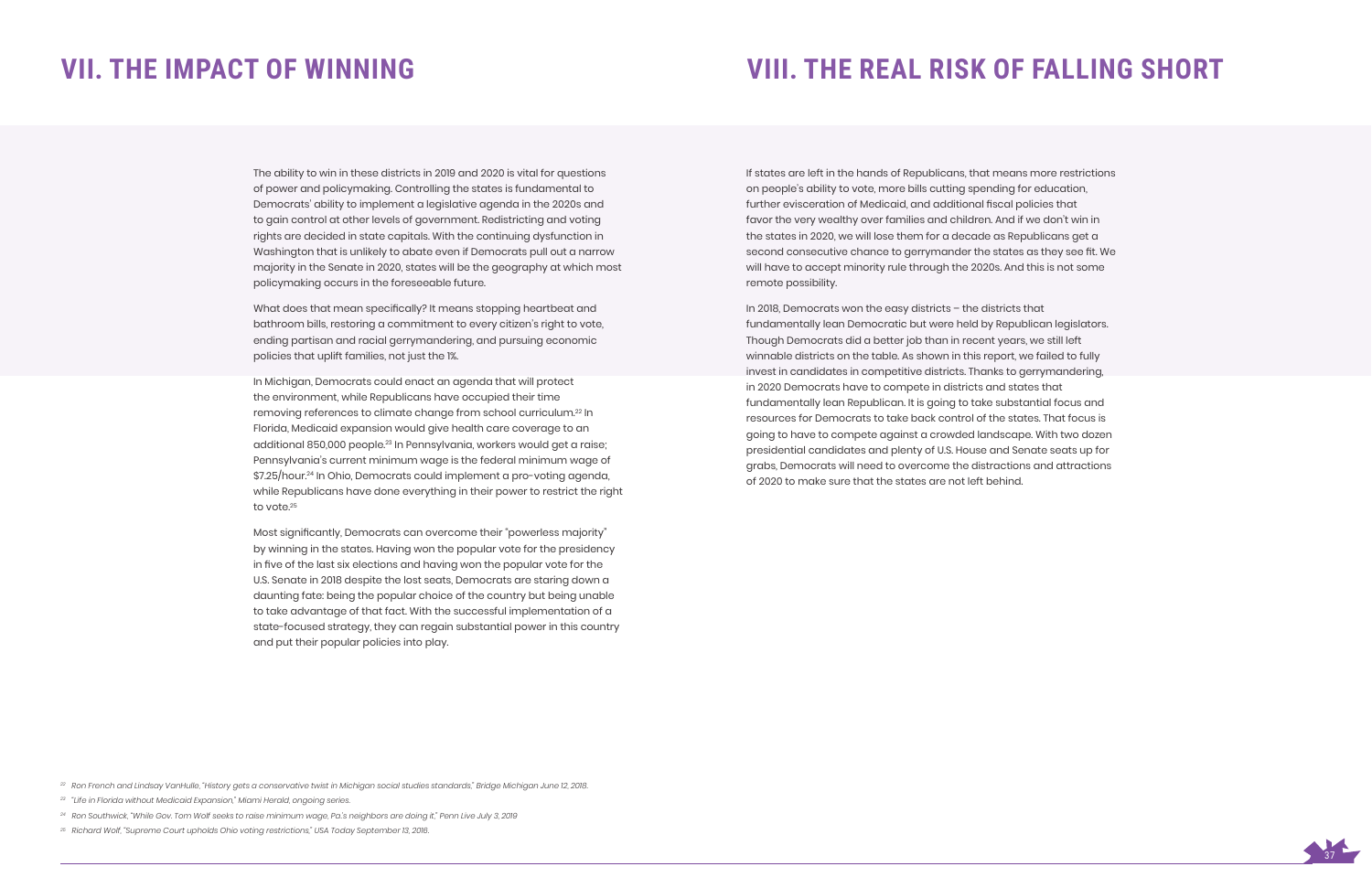

# **IX. OUR PLAN**

**We have laid out the districts, their demographics, and the work that must be done. Armed with this information, we have a detailed plan for how we will work over the next 15 months, in coordination with partners and allies, to bring these districts into the Democratic fold:**

- **1. Raise funds to directly support candidates in the 2020 districts.**  Through our network of grassroots fundraising champions and in concert with online allies, we aim to raise enough funds to provide a down payment toward the \$58 million needed to elect Democrats to these critical seats. Our first stop on that that journey is our "110-by-2020" campaign. Launching soon after this report, we hope to raise \$1.1 million for the priority districts identified in this report.
- **2. Galvanize large donors to meet this need.** Large donors are interested in strong Returns on Investment (ROI) in political giving. Investing in these districts has some of the largest ROI around :
	- Campaigns are inexpensive, so the same dollar goes farther.
	- These campaigns are the most competitive districts, so no dollar is spent on candidates who would "win anyway."
	- The states will remain the focus of policymaking for the time being.

 EveryDistrict will work to tell the story of the winnable districts contained in this report so that more Democratic donors make the forward-looking investments that their Republican counterparts did in 2010.

- **3. Use new fundraising approaches to engage activists in more empowering ways.** EveryDistrict fundraises through peer-to-peer networks led by grassroots "fundraising champions." This peoplecentered approach to fundraising helps transform fundraising from an extractive process to one that serves an organizing purpose by getting more people directly involved in supporting campaigns and organizing their fellow Democrats.
- **4. Leverage the data behind the data to help candidates and allies further.** Beneath the data shared in this report is a more detailed set of analyses that can point to the path forward for candidates and groups looking to support them. This data points to where outreach and organizing among young voters, communities of color, and white suburban voters can have their largest impact. We'll make use of this data to help Democratic candidates get the upper hand on their Republican opponent. EveryDistrict allies will have early access to state-by-state profiles that provide deep data dives on each state legislative chamber and district discussed in this report.
- **5. Translate this demographic data into campaign strategy.**  The three types of districts we describe in this report require different campaign tactics and approaches. Moreover, different organizations have different priorities in the types of districts in which they want to work. Some want to engage new emerging coalitions, while others want to build back in populations that are slipping away. Others want to focus in on certain geographies of voters, like rural voters. As a result of this report, we can provide a menu of districts for these groups to support with our help.
- **6. Ensure that candidate recruitment and support go to these districts.** As Democrats redouble efforts to provide support in recruiting candidates, we'll be working to make sure strong candidates with compelling connections to the district are recruited. Based on the partner network we have built<sup>26</sup> we will connect these candidates with early stage resources, including low cost services like web design and media and identity-based fundraising opportunities.

That is what EveryDistrict will be doing between now and November 2020.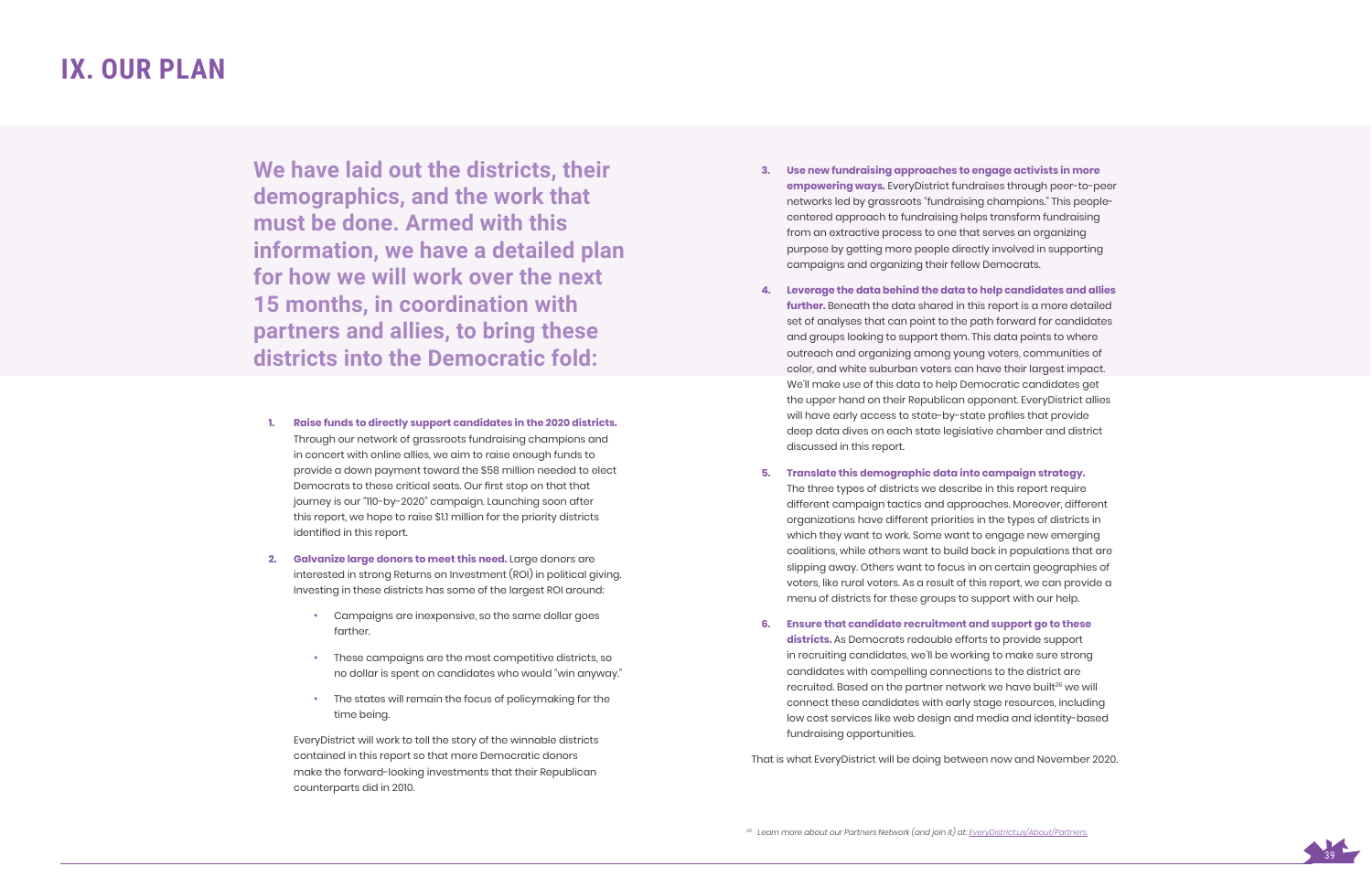

#### **TAKING A DEEPER DIVE**

Behind the data presented in this report is a comprehensive look at every district. If you are an organization that works on state legislatures and are interested in having access to even deeper insights on state legislative races over the next two years, please contact us. Email our Executive Director, Nicole Hobbs, at nicole@everydistrict.us if you're interested in demographic profiles for any or all of the districts in this report.

#### **TAKING THE NEXT STEP**

If you're interested in joining us in this important work, visit us at EveryDistrict.us and join our mailing list to be the first to receive updates on our analysis and ways to take action. You can donate to our 2020 fund by visiting EveryDistrict.us/Donate. Sign up to be a fundraising champion, raising money among your friends and family to support grassroots campaigns across the country, by visiting EveryDistrict.us/Fundraise.

#### **CLOSING THOUGHTS**

Through the approaches outlined in this report, EveryDistrict is prepared to implement a comprehensive strategy for winning back the states in 2019 and 2020. We believe that we can remake this country by 2020 and implement a forward looking agenda that restores our democracy and provides opportunity for all. Now is the time to concentrate on the states, the center of policymaking and power in our country. Now that you know where we can make change, let's work together to make it happen.